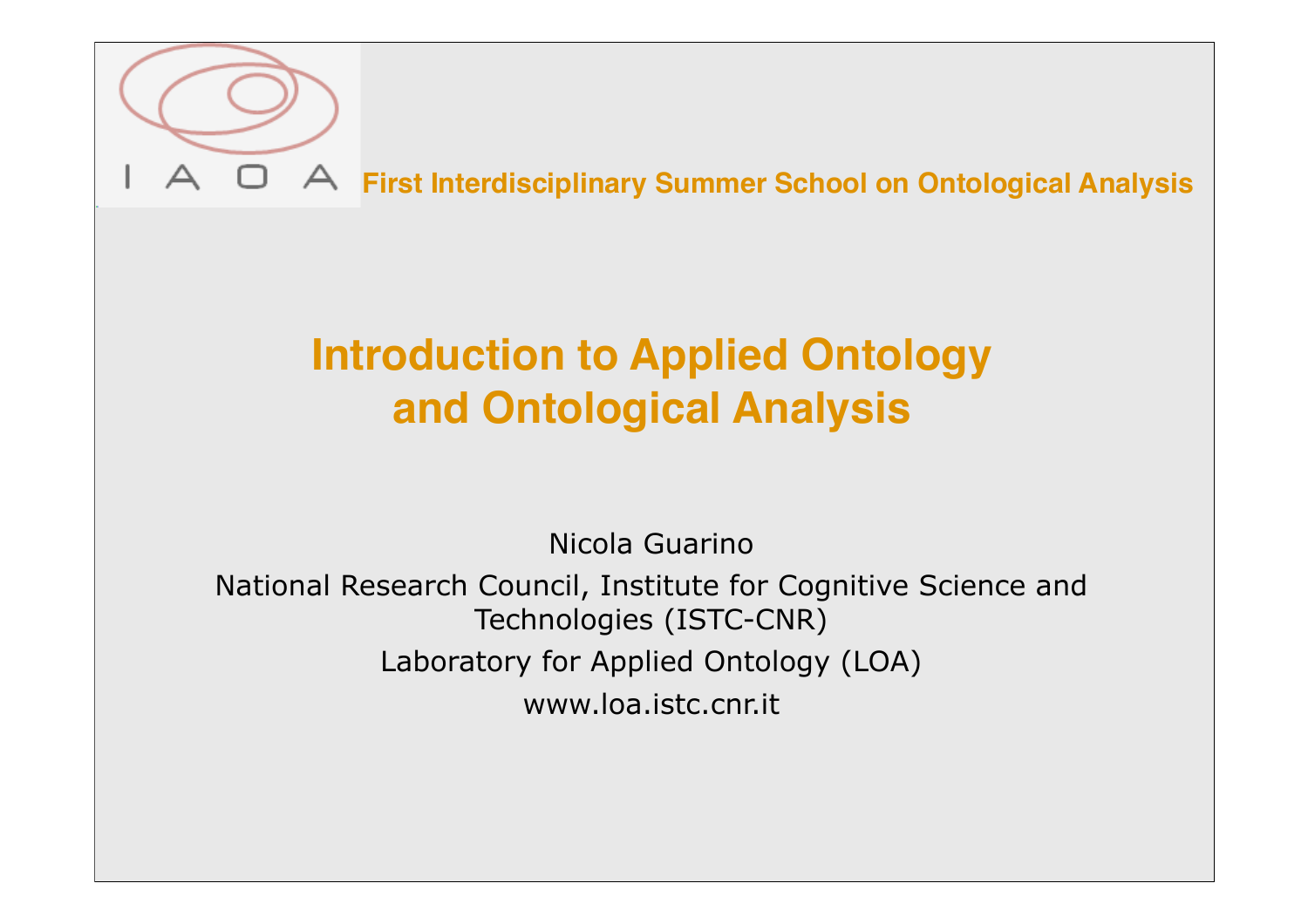## **Applied Ontology: an emerging interdisciplinary area**

- Applied Ontology builds on *philosophy*, *cognitive science*, *linguistics* and *logic* with the purpose of understanding, clarifying, making explicit and communicating *people's assumptions* about the nature and structure of the world.
- This orientation towards *helping people understanding each other* distinguishes applied ontology from philosophical ontology, and motivates its *unavoidable interdisciplinary nature*.

ontological analysis: study of **content** (of these assumptions) *as such* (independently of their *representation*)

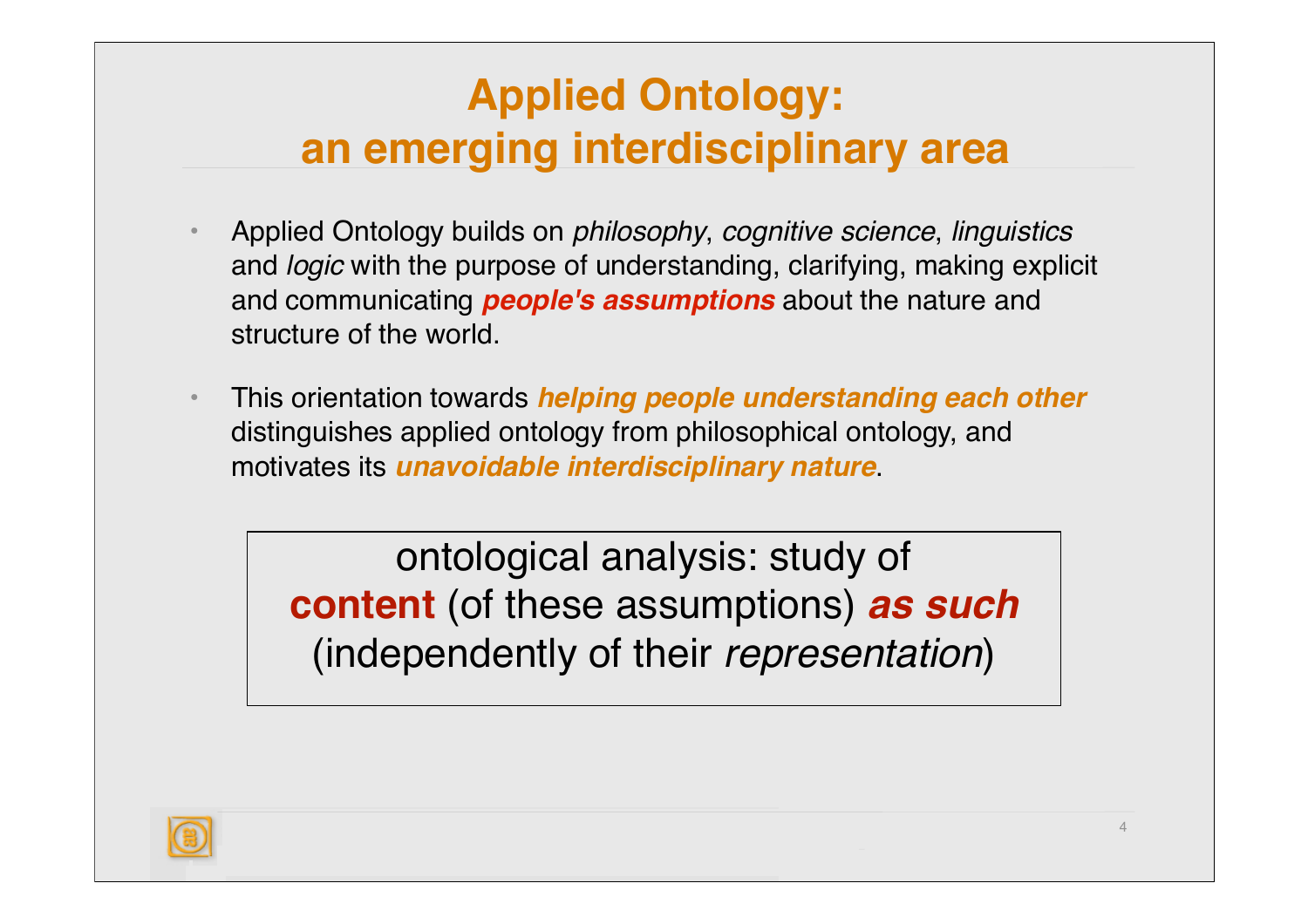#### **Ontological analysis and conceptual modeling**

Conceptual modeling is the activity of *formally* describing some aspects of the *physical* and *social* world around us for the purposes of *understanding* and *communication*

(John Mylopoulos)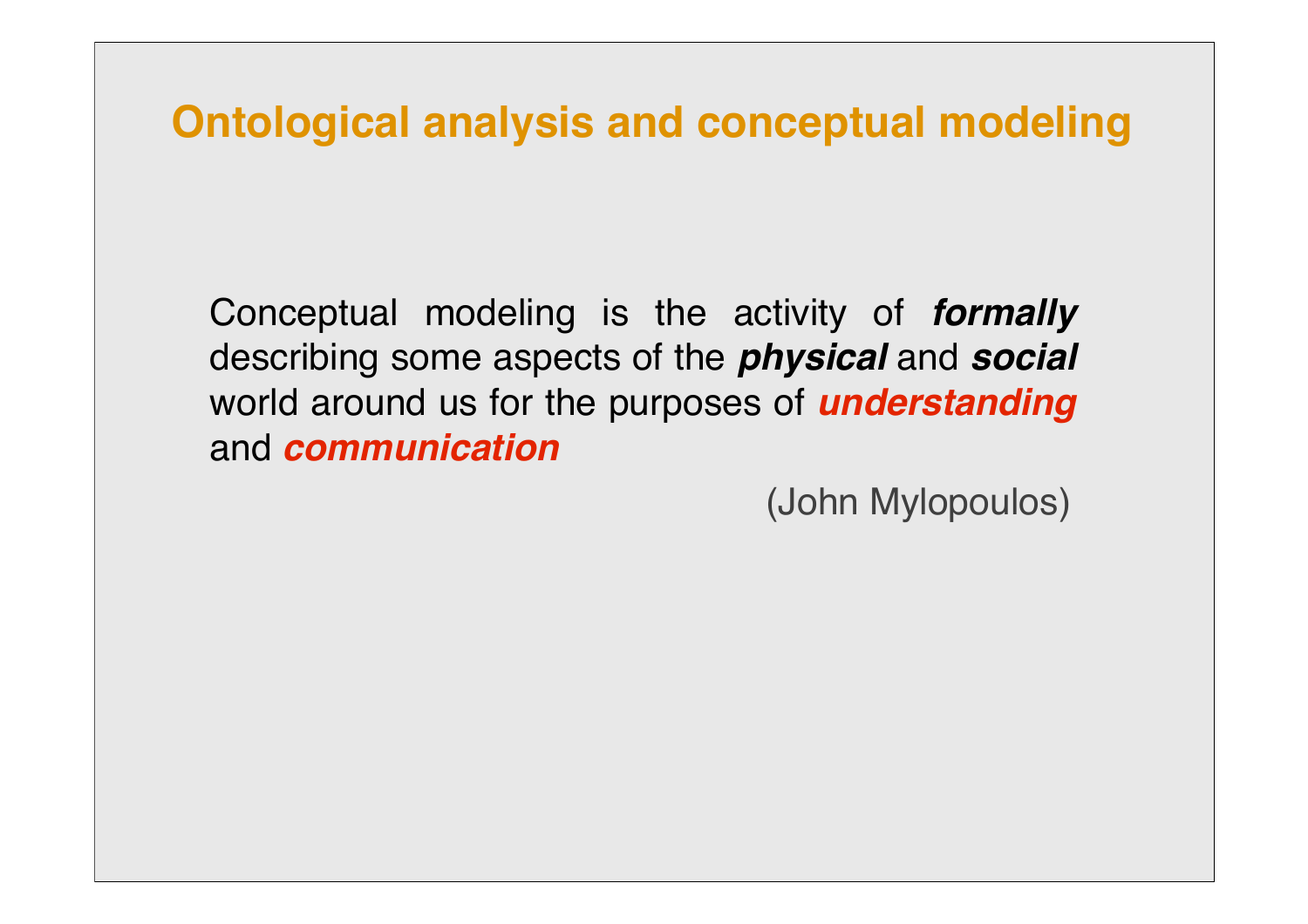# **Focusing on content**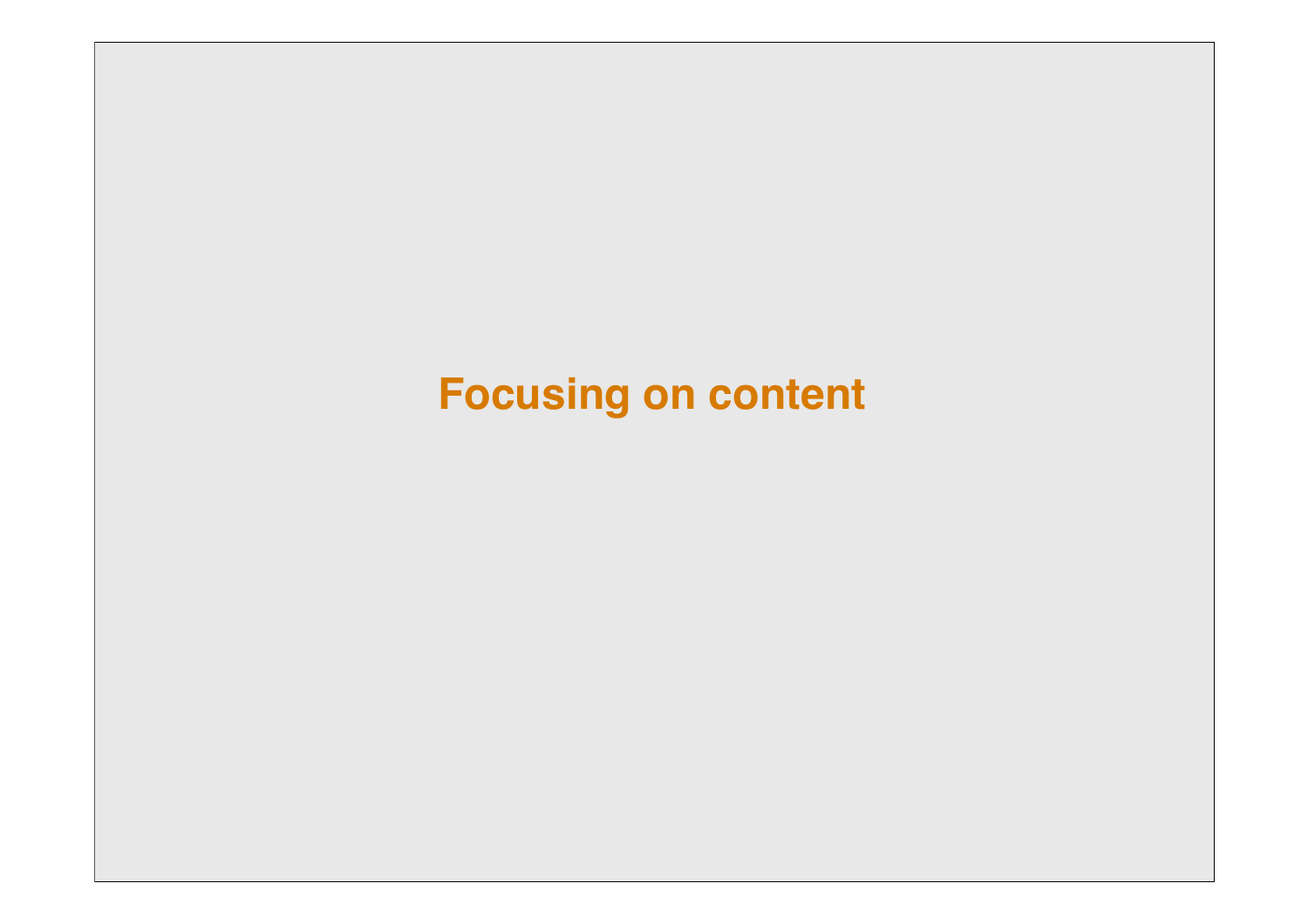## **Do we know what to REpresent?**

- *First* analysis,
- *THEN* representation…

Unfortunately, this is not the current practice…

• Computer scientists have focused on the *structure of representations* and the *nature of reasoning* more than on the *content* of such representations

Essential *ontological promiscuity* of AI: any agent creates its own ontology based on its usefulness for the task at hand (Genesereth and Nilsson 1987)

> No representation without *ontological analysis!*

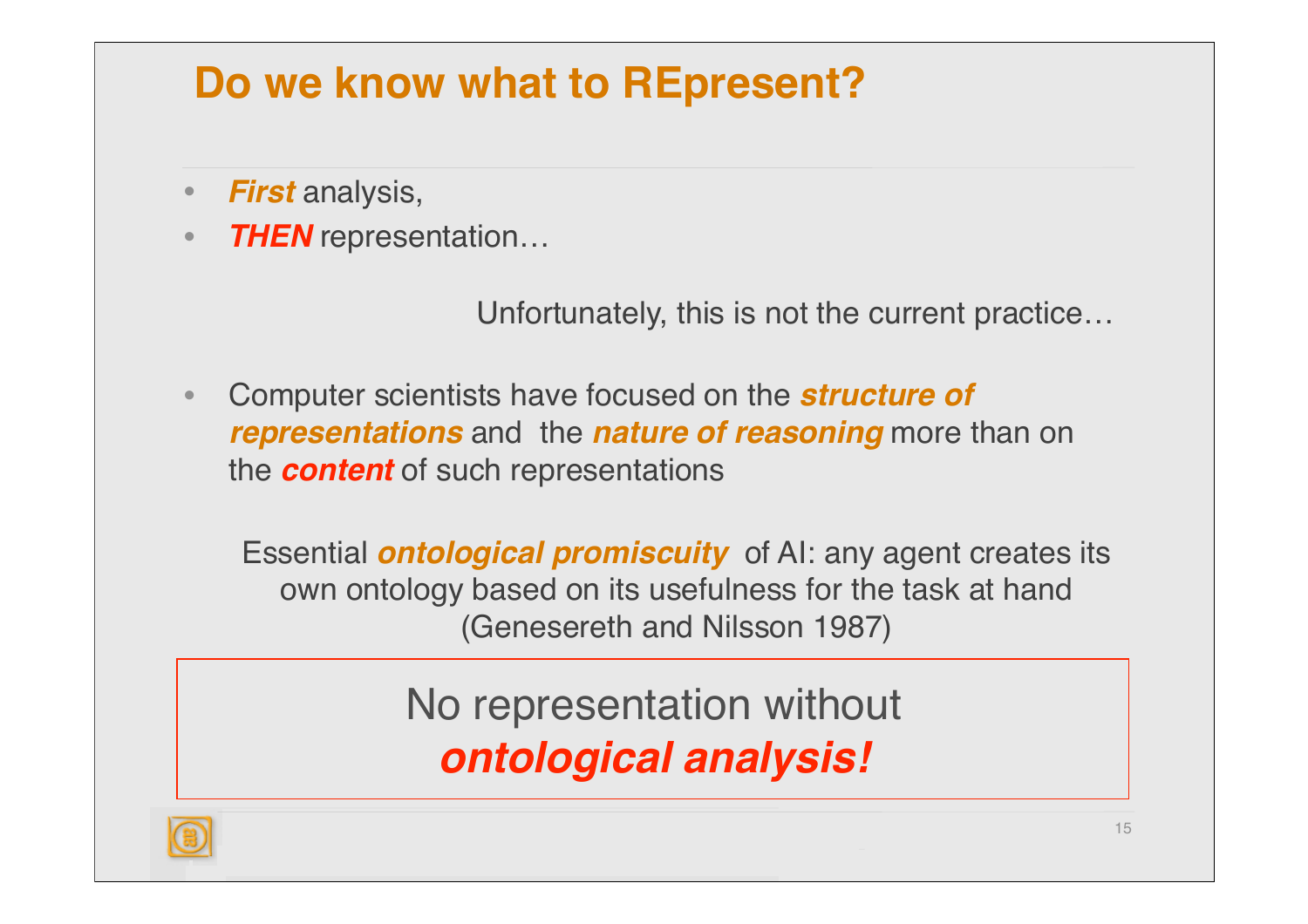#### **Logic is neutral about content**

...but very useful to describe the formal structure (i.e., the *invariances*) of content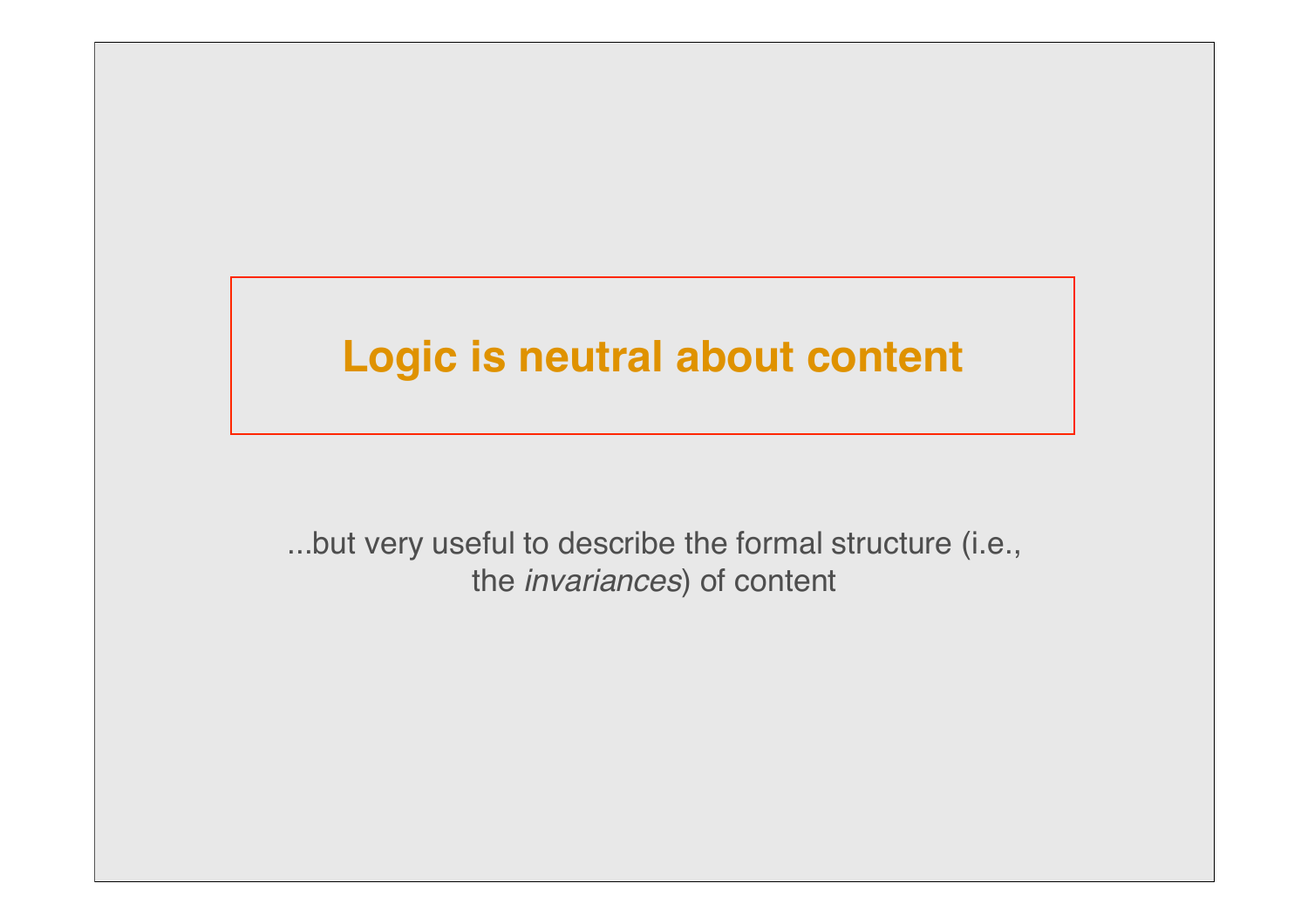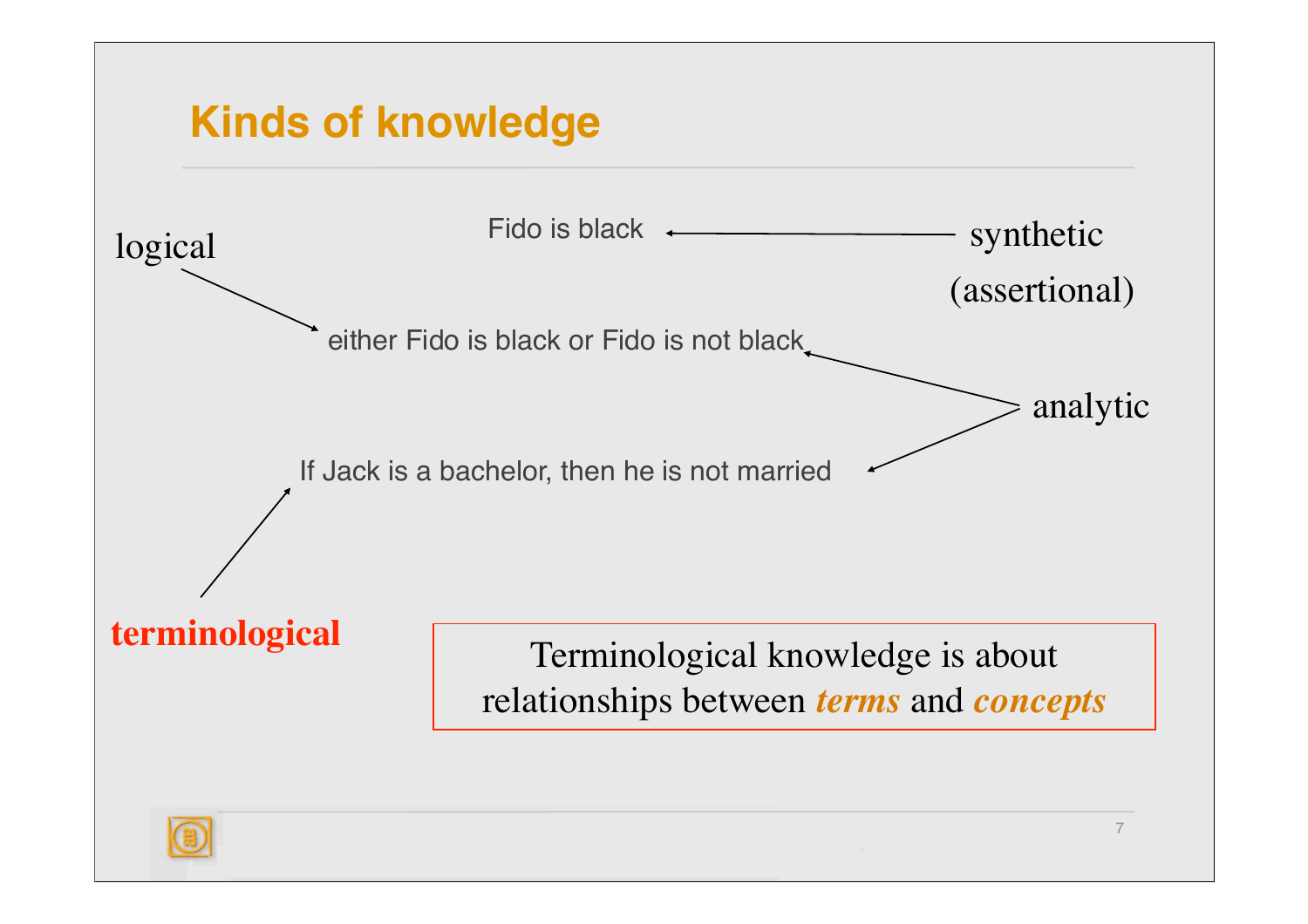## **The problem: subtle distinctions in meaning**

The e-commerce case:

"Trying to engage with too many partners too fast is one of the main reasons that *so many online market makers have foundered*.

The transactions they had viewed as simple and routine actually involved many

*subtle distinctions in terminology and meaning*"

*Harvard Business Review, October 2001*

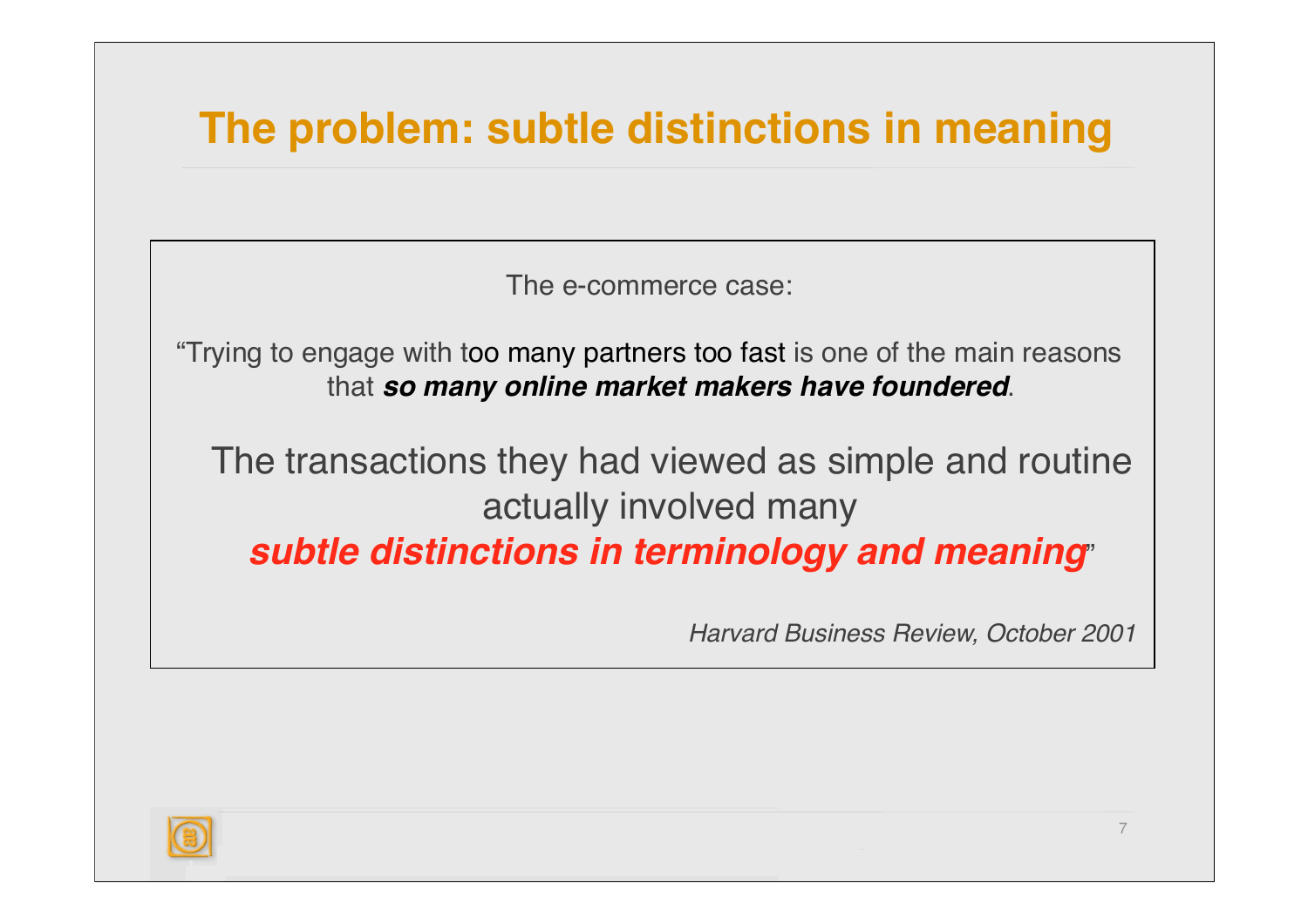## **Subtle distinctions in meaning...**

- What is an *application* to a public administration?
- What is a *service?*
- What is a *working place*?
- What is an *unemployed person*?

#### The key problems

- content-based information access *(semantic matching)*
- content-based information integration *(semantic integration)*

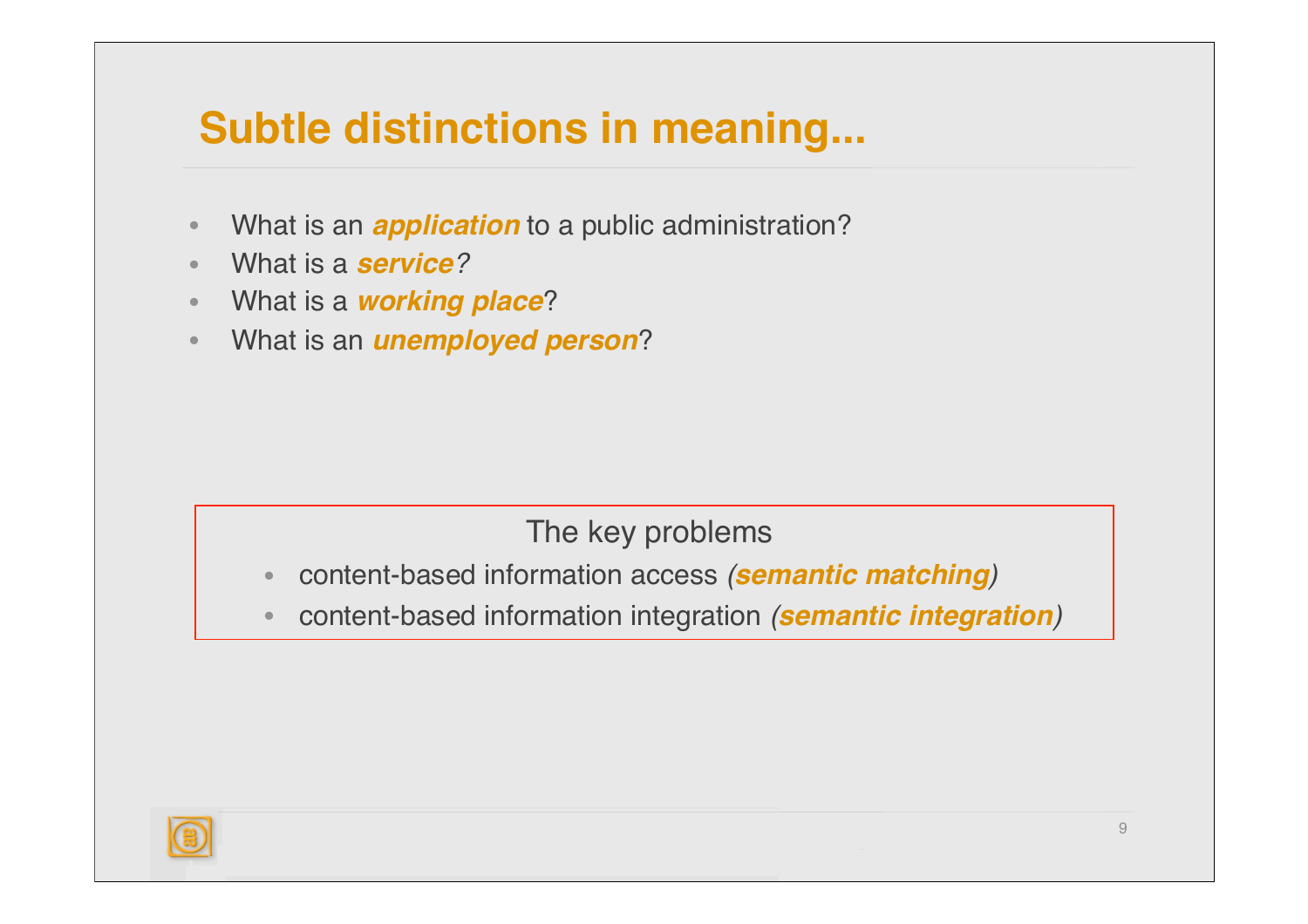# **Signs and concepts**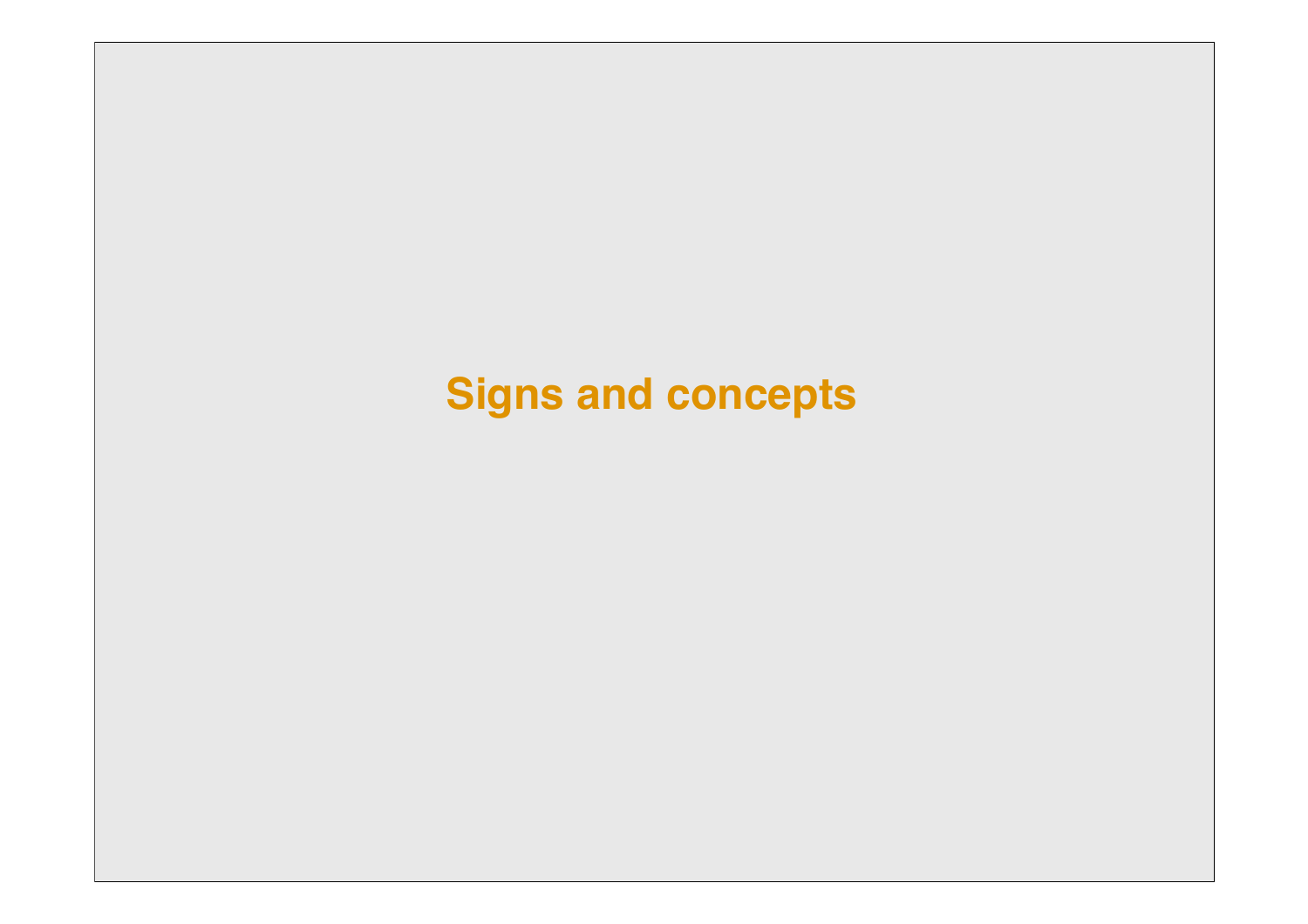#### **Signs and concepts**

- Episodic memory vs. semantic memory:
	- we memorize both specific *facts* and general *concepts*
- But what is a *concept?*
- What does it mean to represent it?

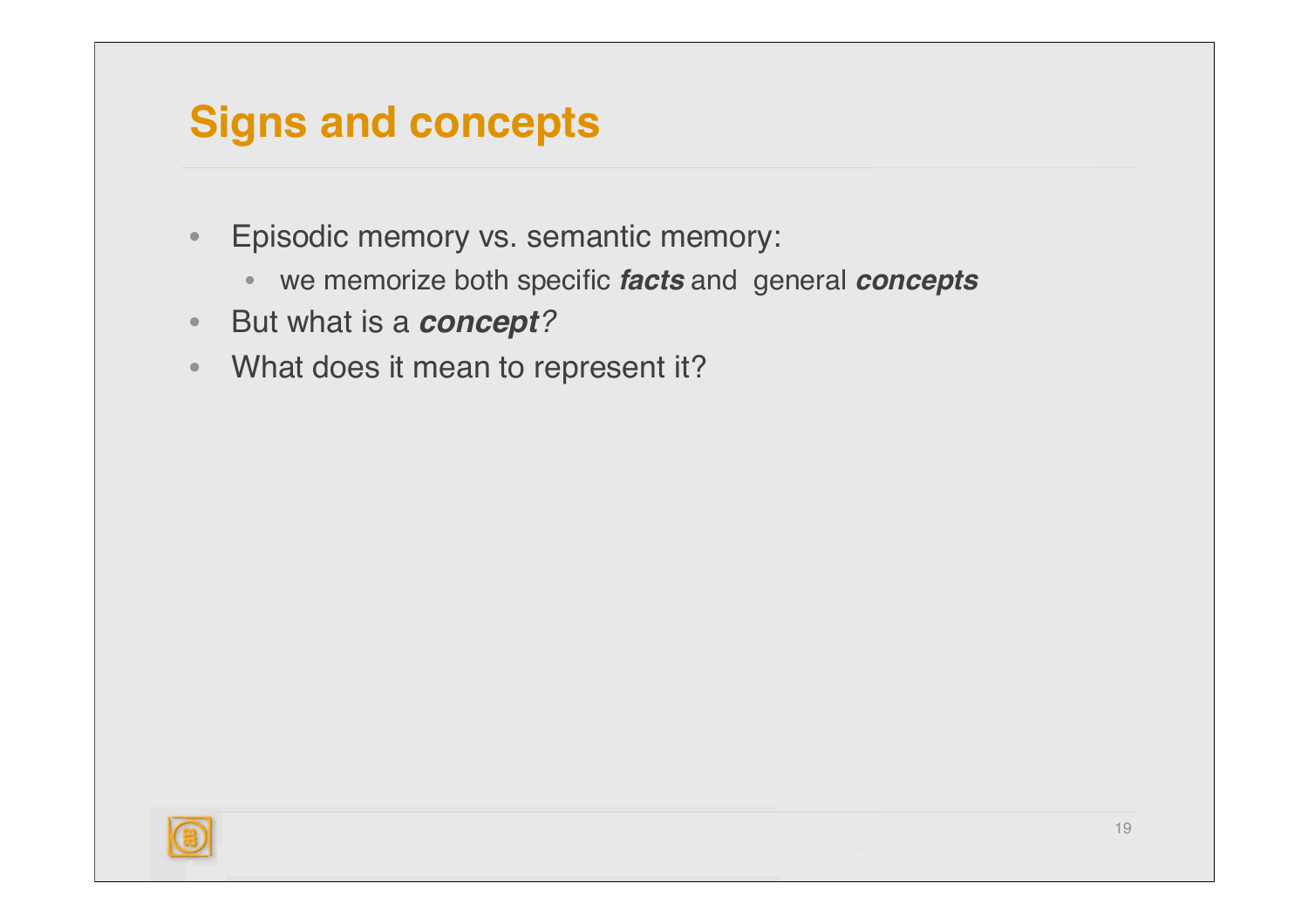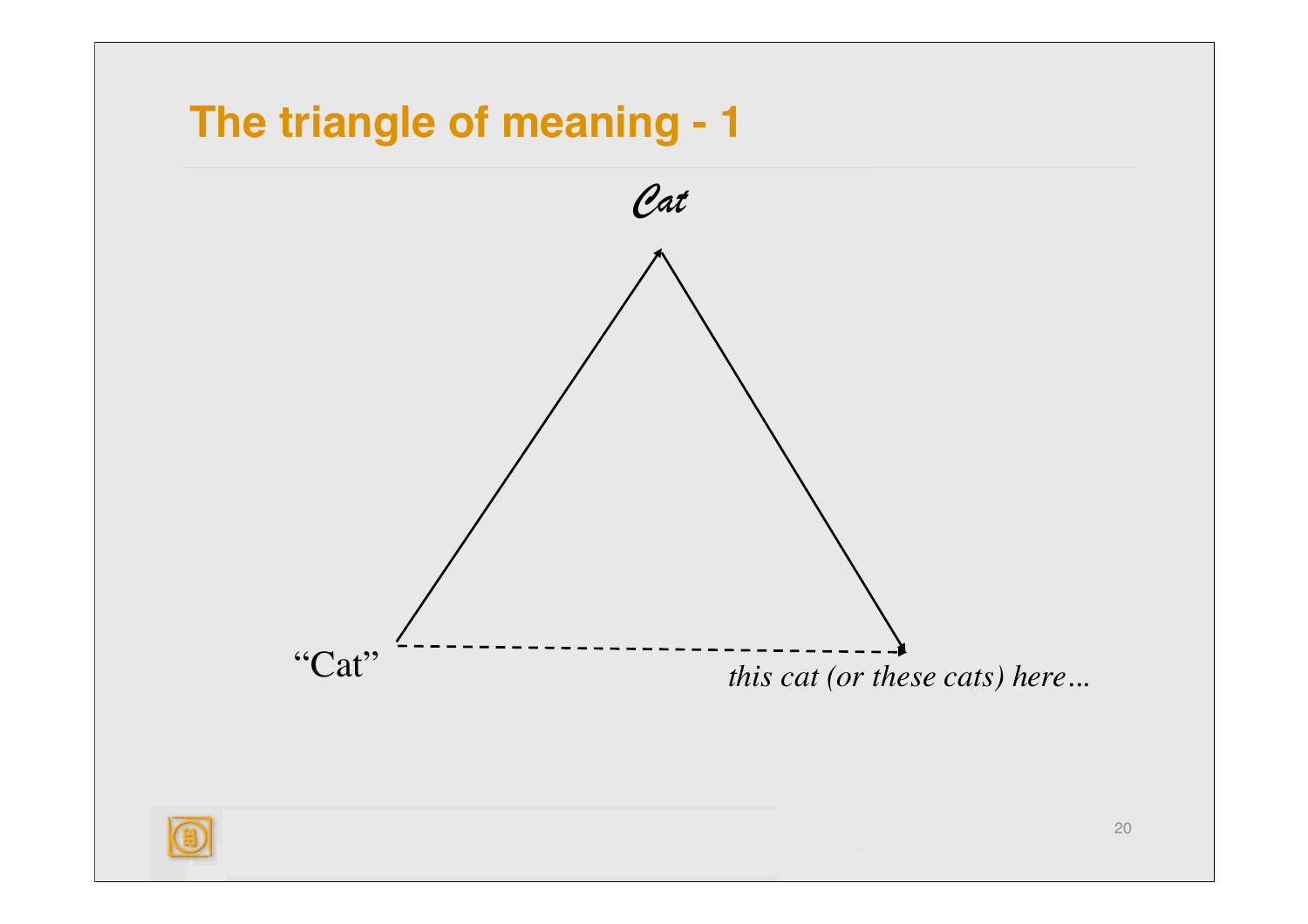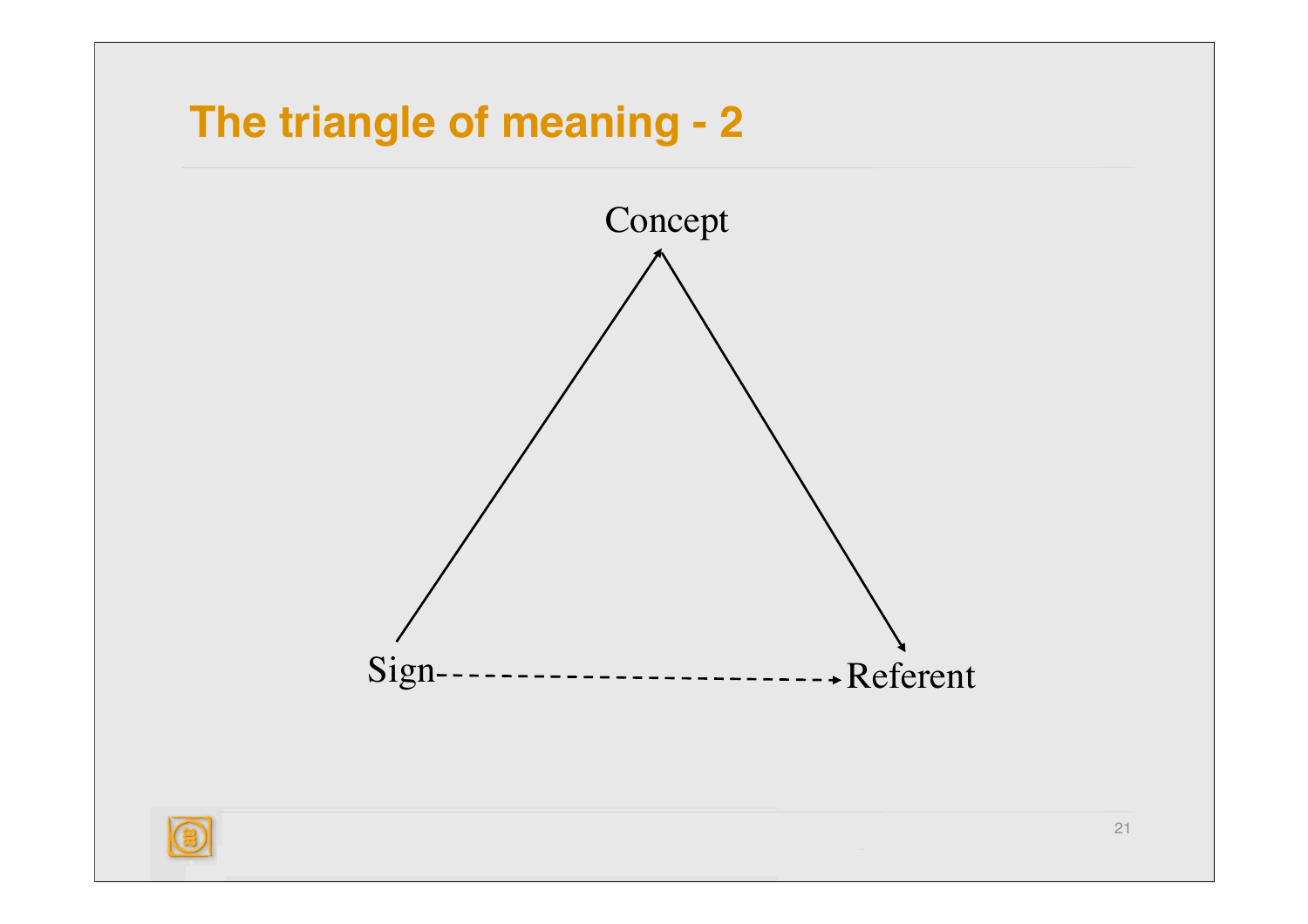### **Intension ed extension**

- Intension (concept): part of meaning corresponding to general principles, rules to be used to determine reference (typically, abstractions from experience)
- Extension (object): part of meaning corresponding to the effective reference
- Only by means of the *concept* associated to the *sign* "cat" we can correctly *interpret* this sign in various *situations*
- The sign's referent is the result of this interpretation
- Such interpretation is a *situated intentional act*

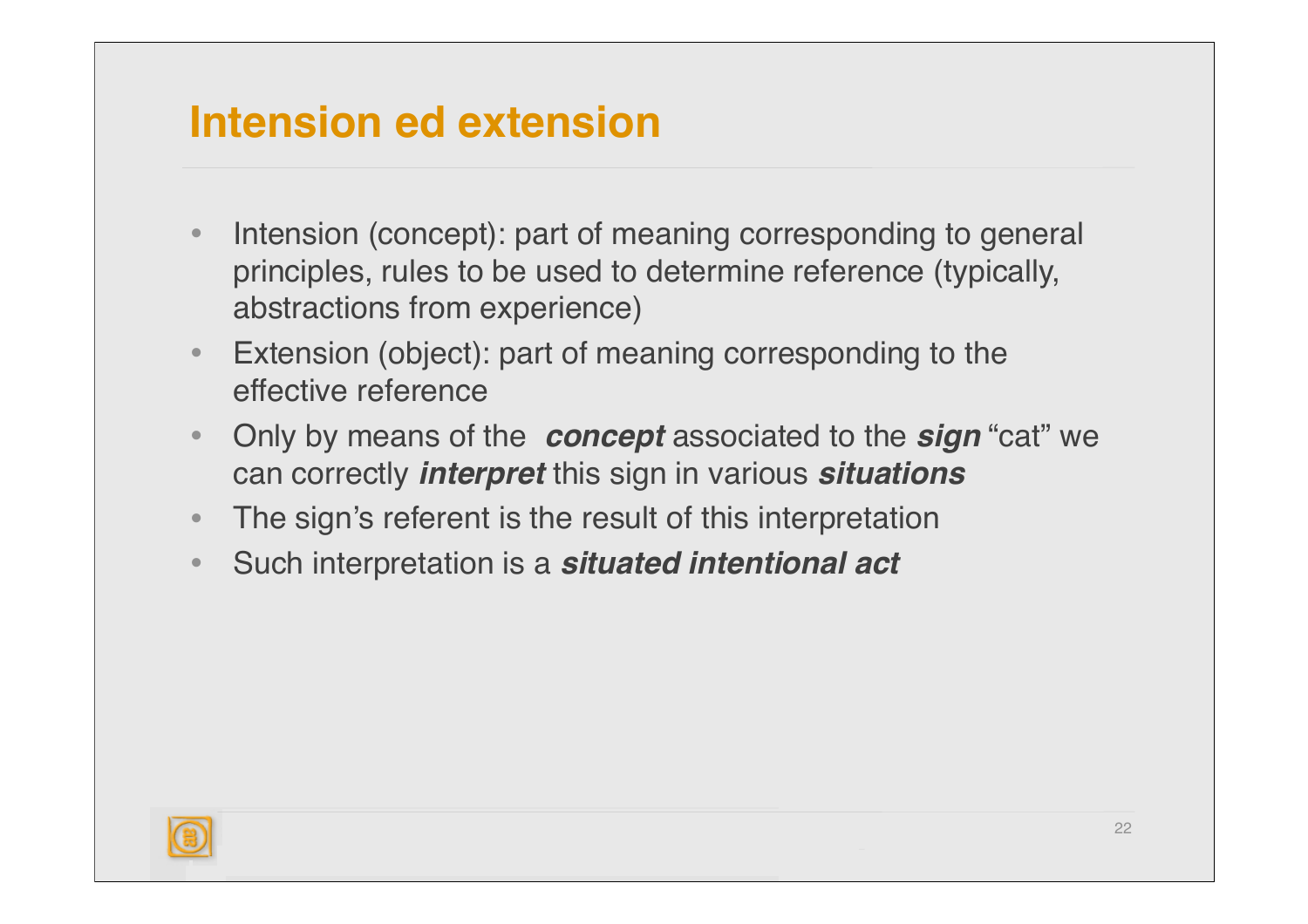### **Example 1: the concept of red**



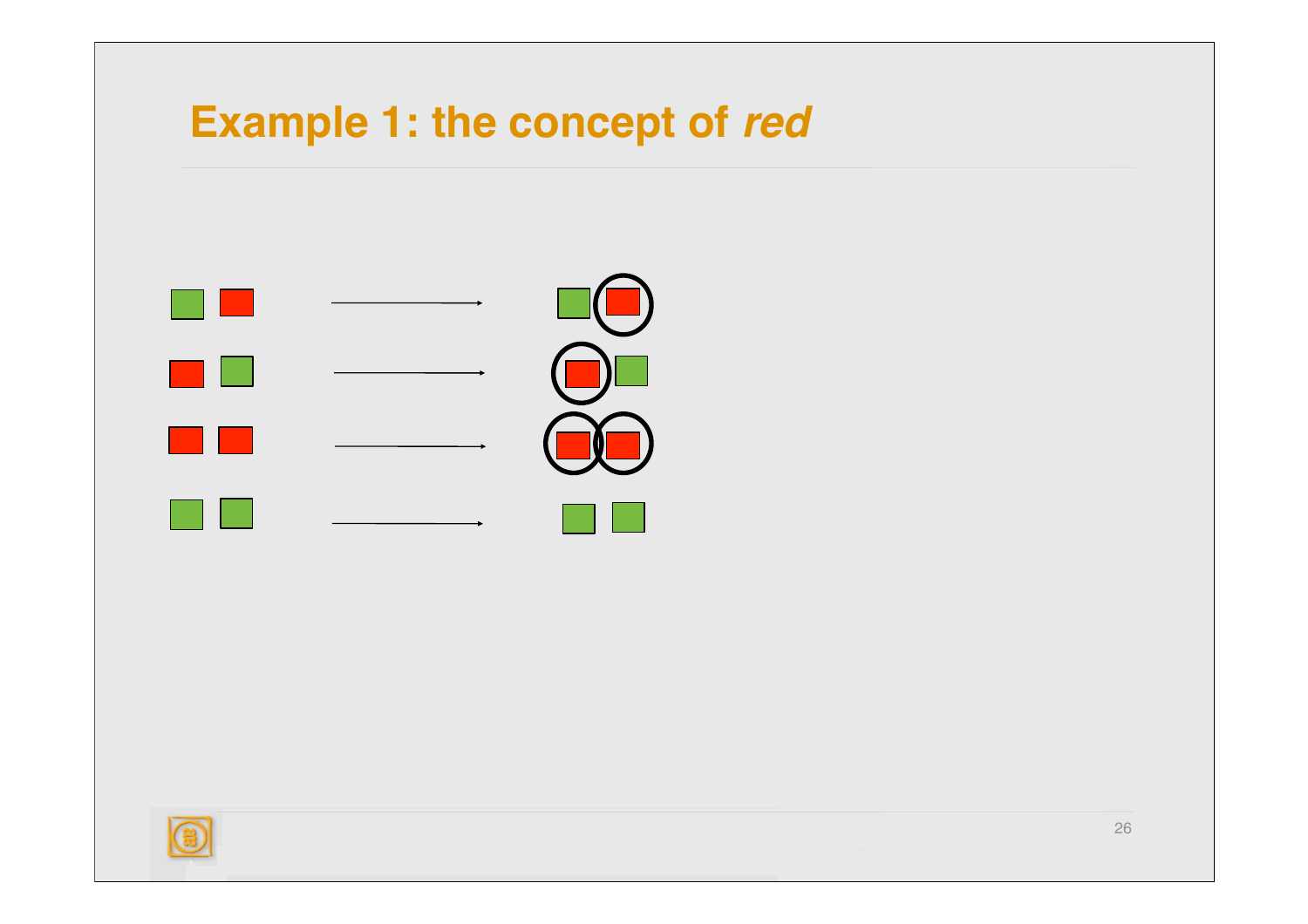#### **...assuming a constant** *conceptual domain*



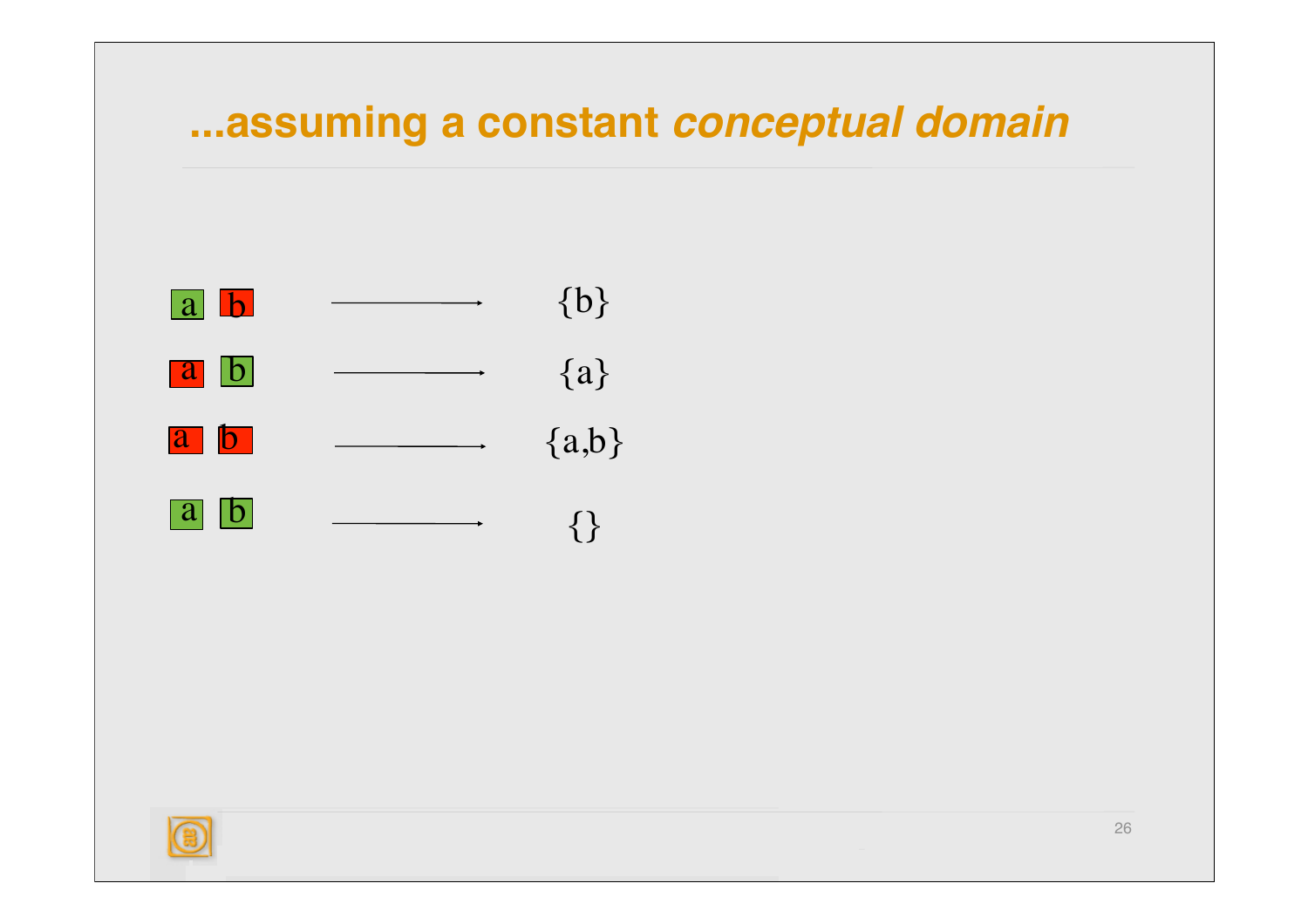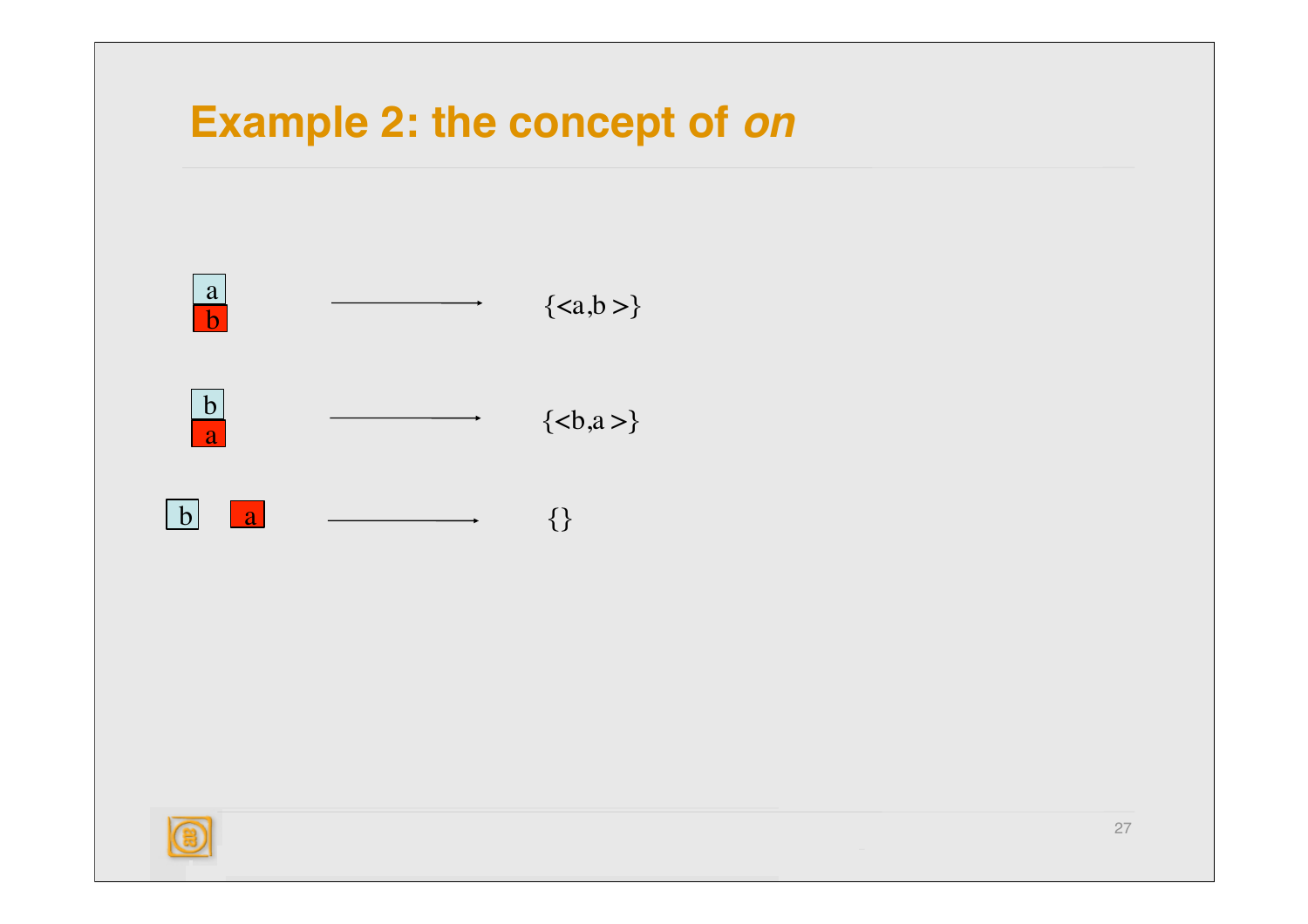## **Concepts, properties, and relations: terminology issues**

- Non-relational concepts are often called *properties*
- Relational concepts are often called *(conceptual) relations*

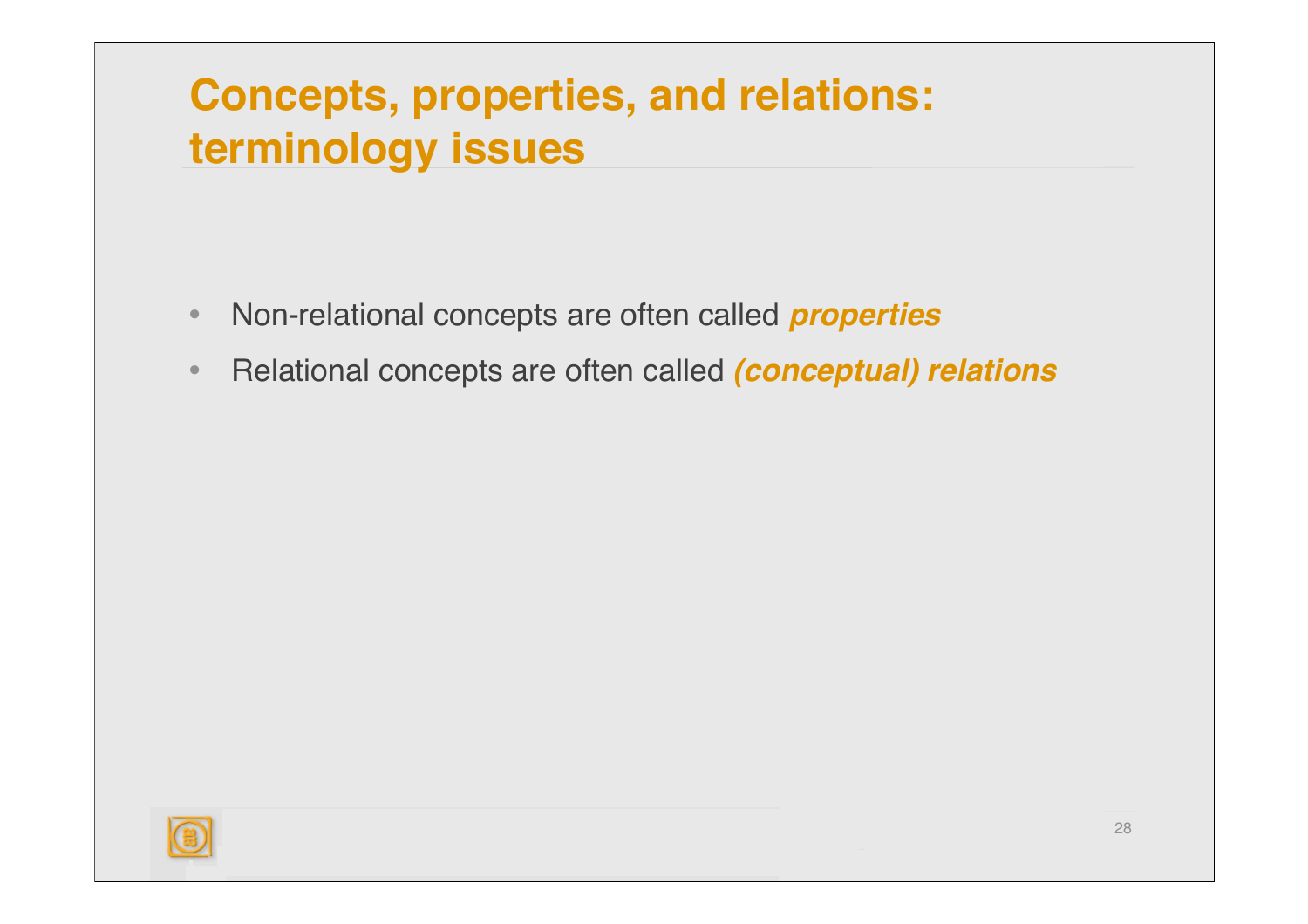### **What is an ontology**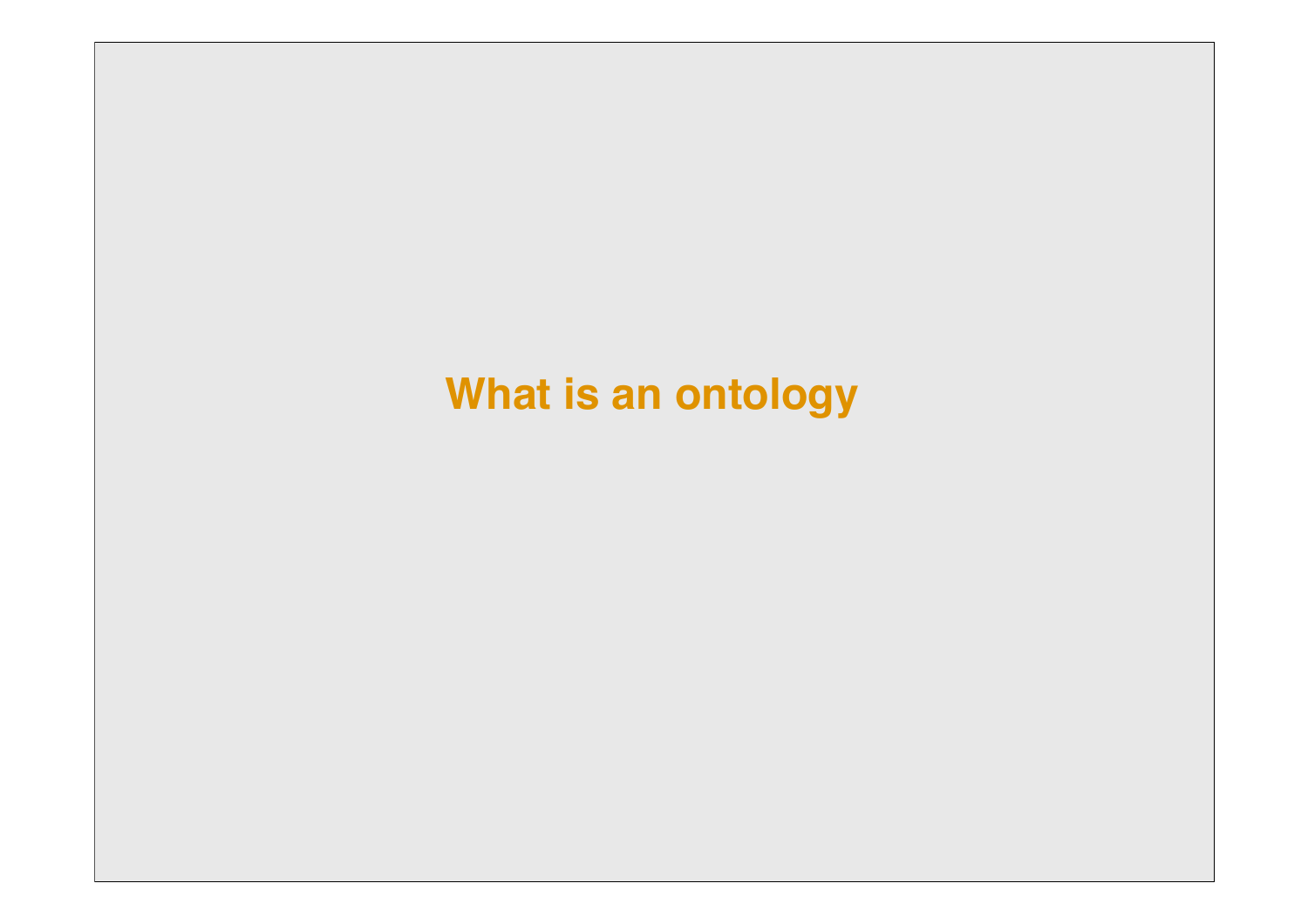## **Philosophical ontologies**

- *Ontology*: the philosophical discipline
	- Study of *what there is* (being qua being...) ...a liberal reinterpretation for computer science:

**content** *qua* **content**, *independently of the way it is represented*

- Study of the *nature* and *structure* of "reality"
- *A (philosophical) ontology:* a structured system of entities assumed to exists, organized in categories and relations.

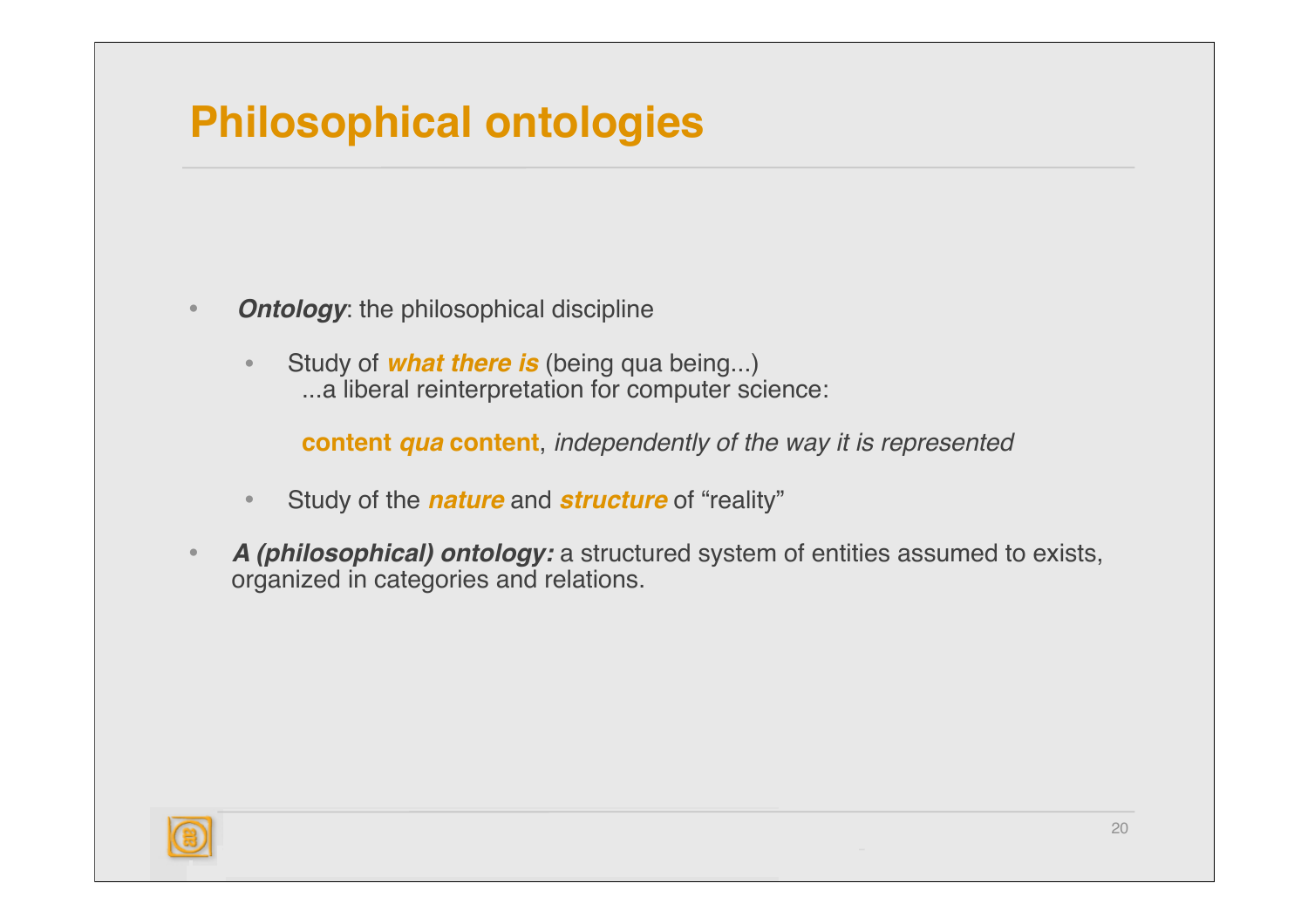## **Computational ontologies**

Specific (theoretical or computational) artifacts expressing the *intended meaning* of a *vocabulary* in terms of *primitive* categories and relations describing the *nature* and *structure* of a *domain of discourse*

...in order to account for the competent use of vocabulary in real situations!

Gruber: "Explicit and formal specifications of a *conceptualization*"

Computational ontologies, in the way they evolved, unavoidably mix together philosophical, cognitive, and linguistic aspects. Ignoring this *intrinsic interdisciplinary nature* makes them almost **useless**.

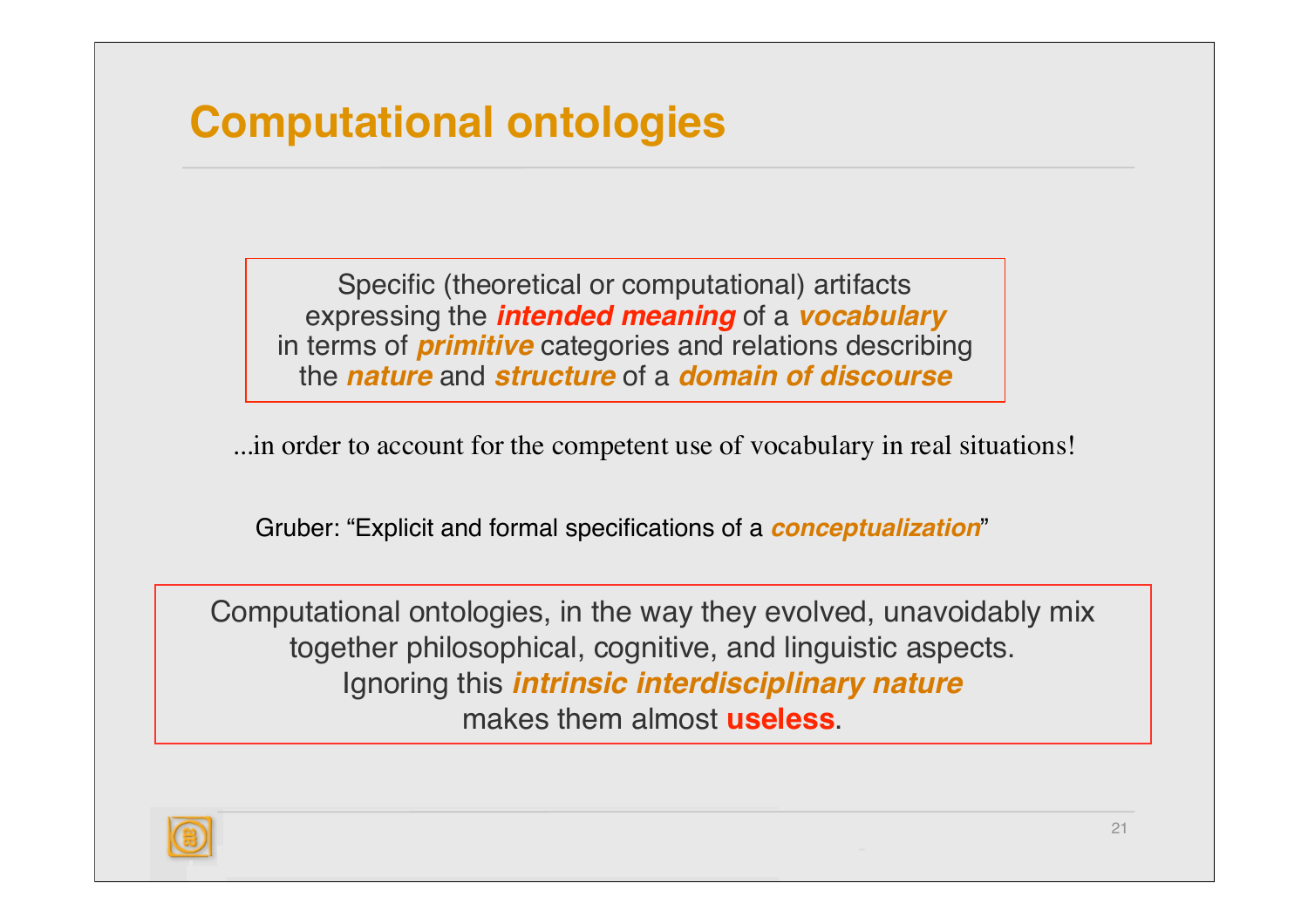#### **What is a conceptualization**

- Formal structure of (a piece of) reality *as perceived and organized by an agent*, *independently* of:
	- the *vocabulary* used
	- the actual occurence of a specific *situation*
- Different situations involving same objects, described by different vocabularies, may share the same conceptualization.

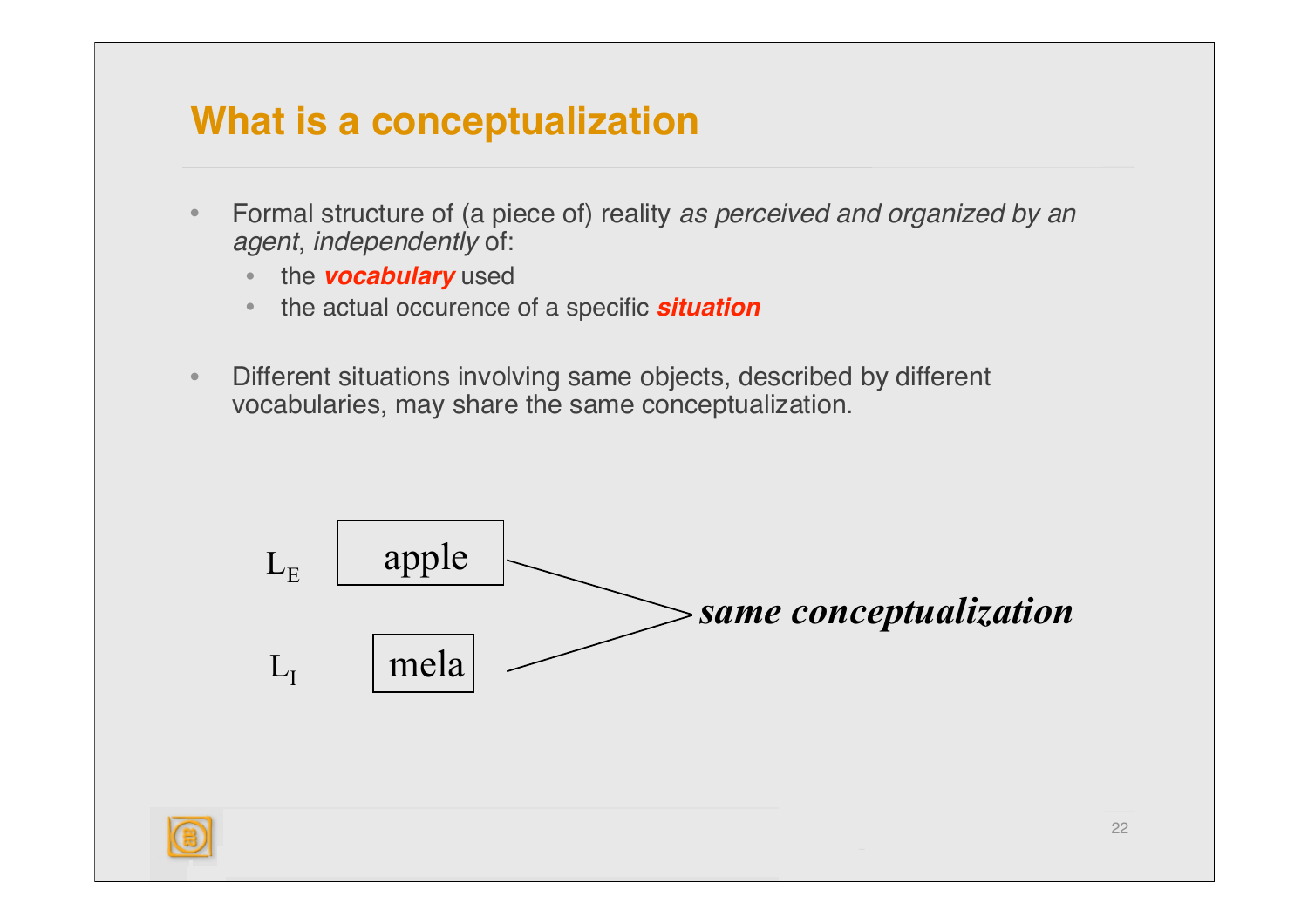

**D** : cognitive domain

ℜ : set of *conceptual relations* on elements of D

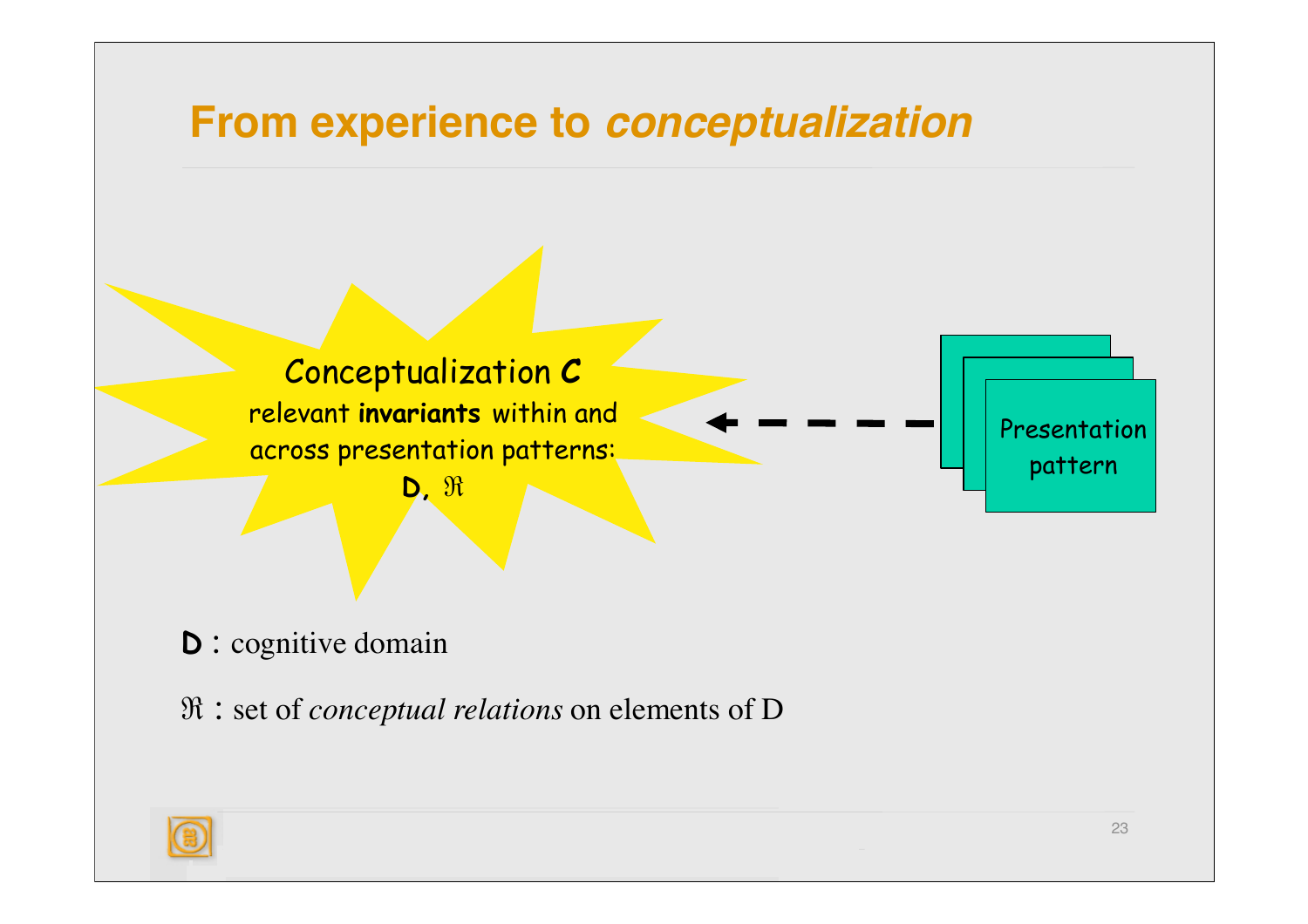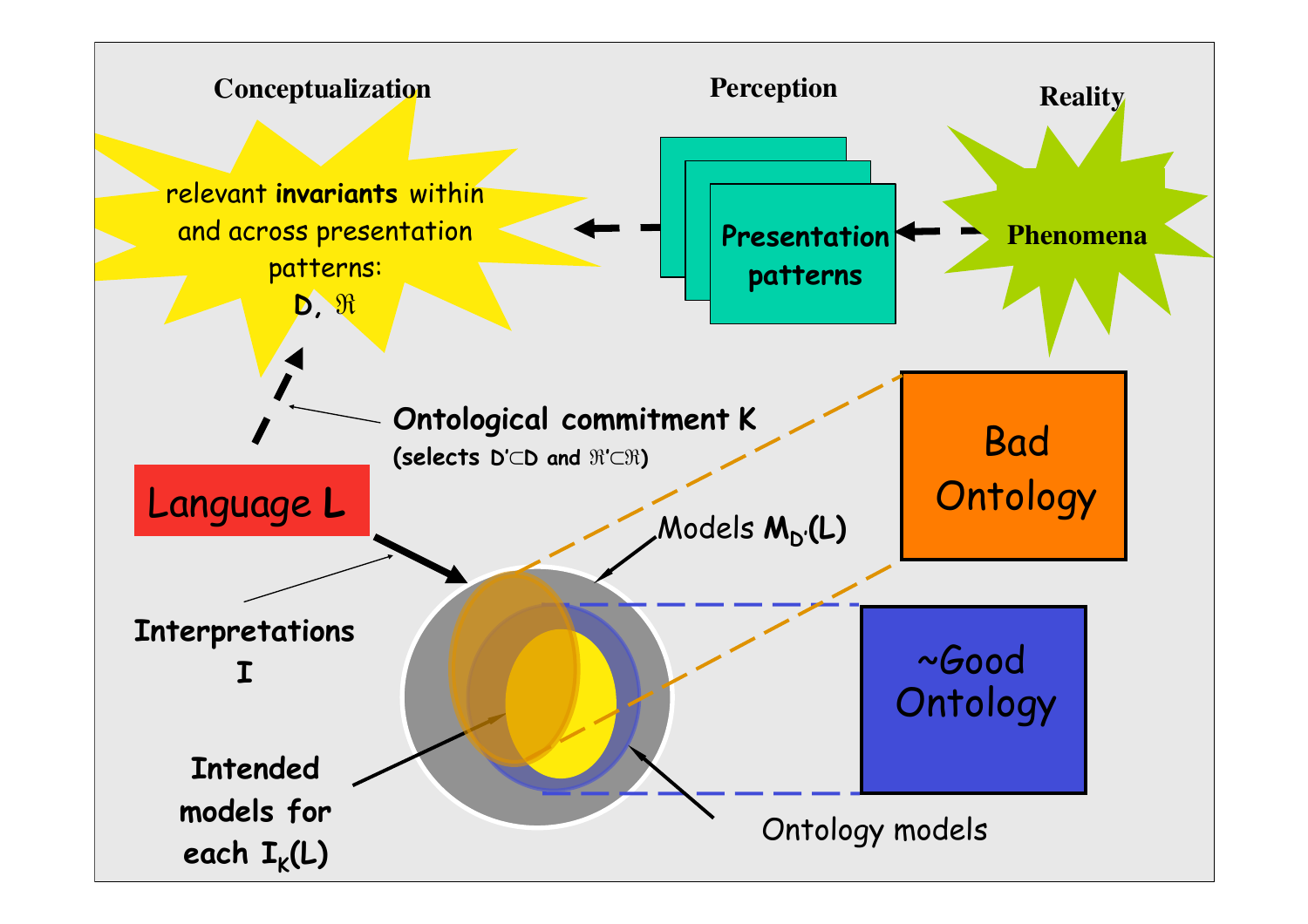#### **Ontology Quality: Precision and Correctness**

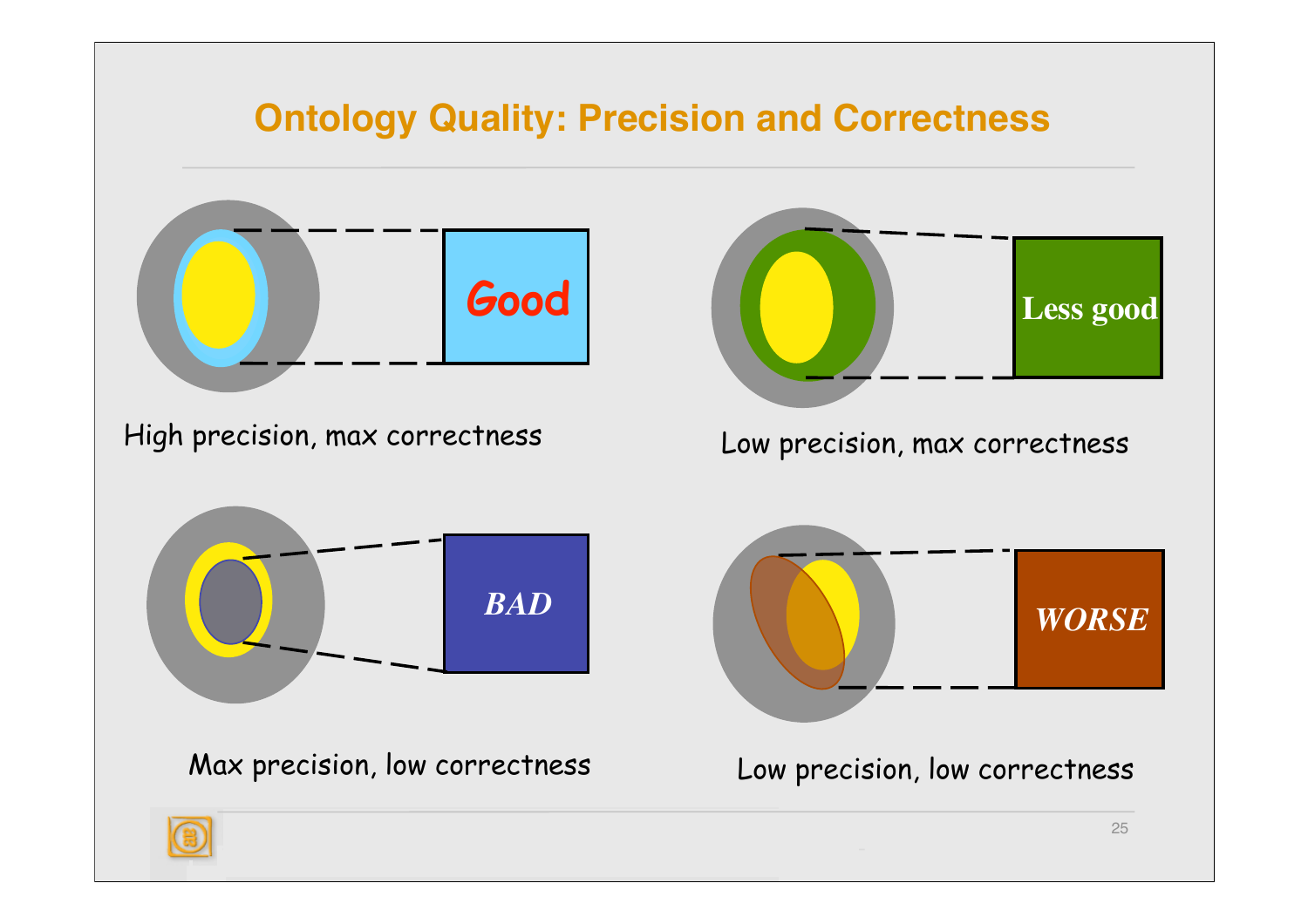#### **Levels of Ontological Precision**



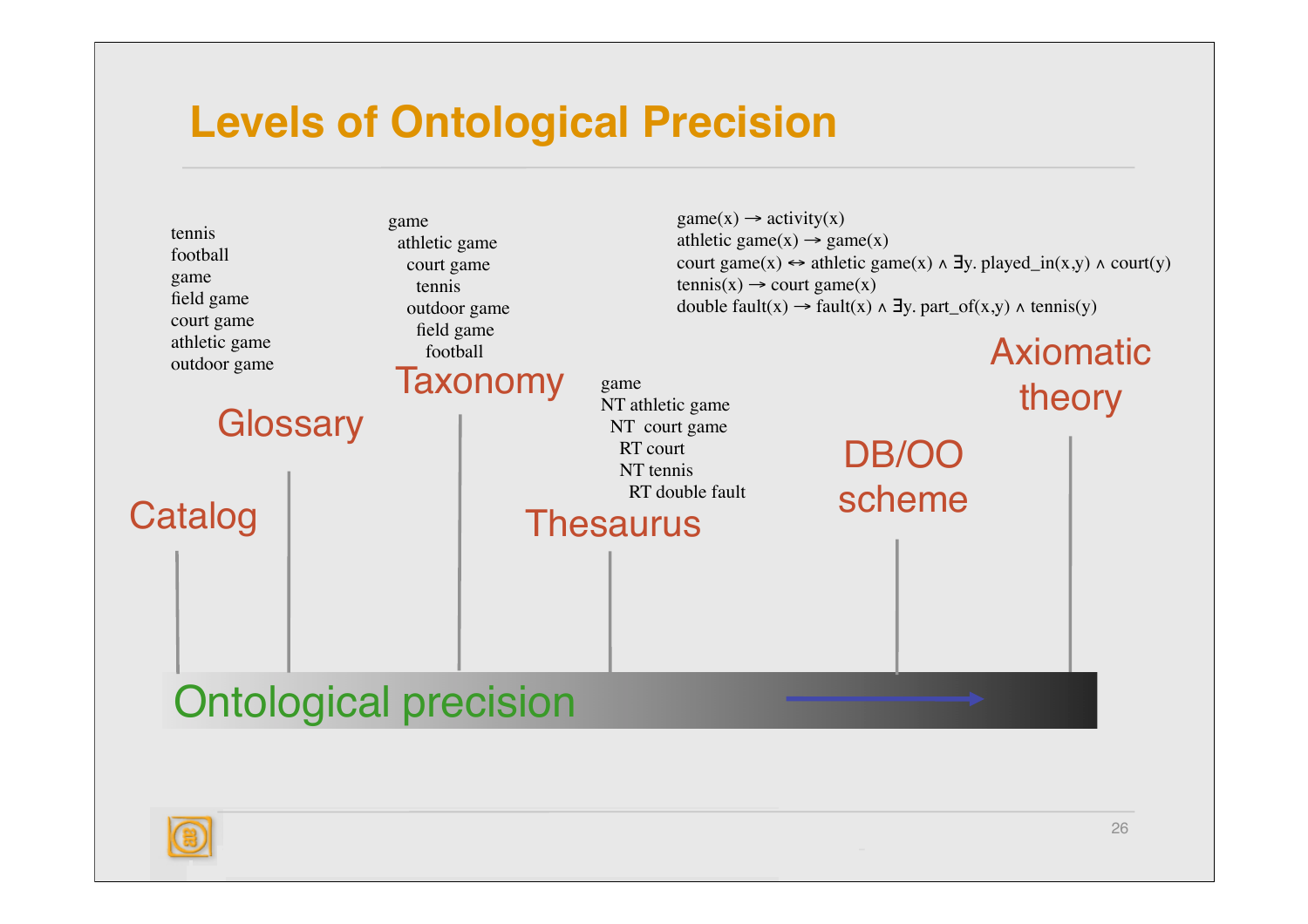## **Why ontological precision is important**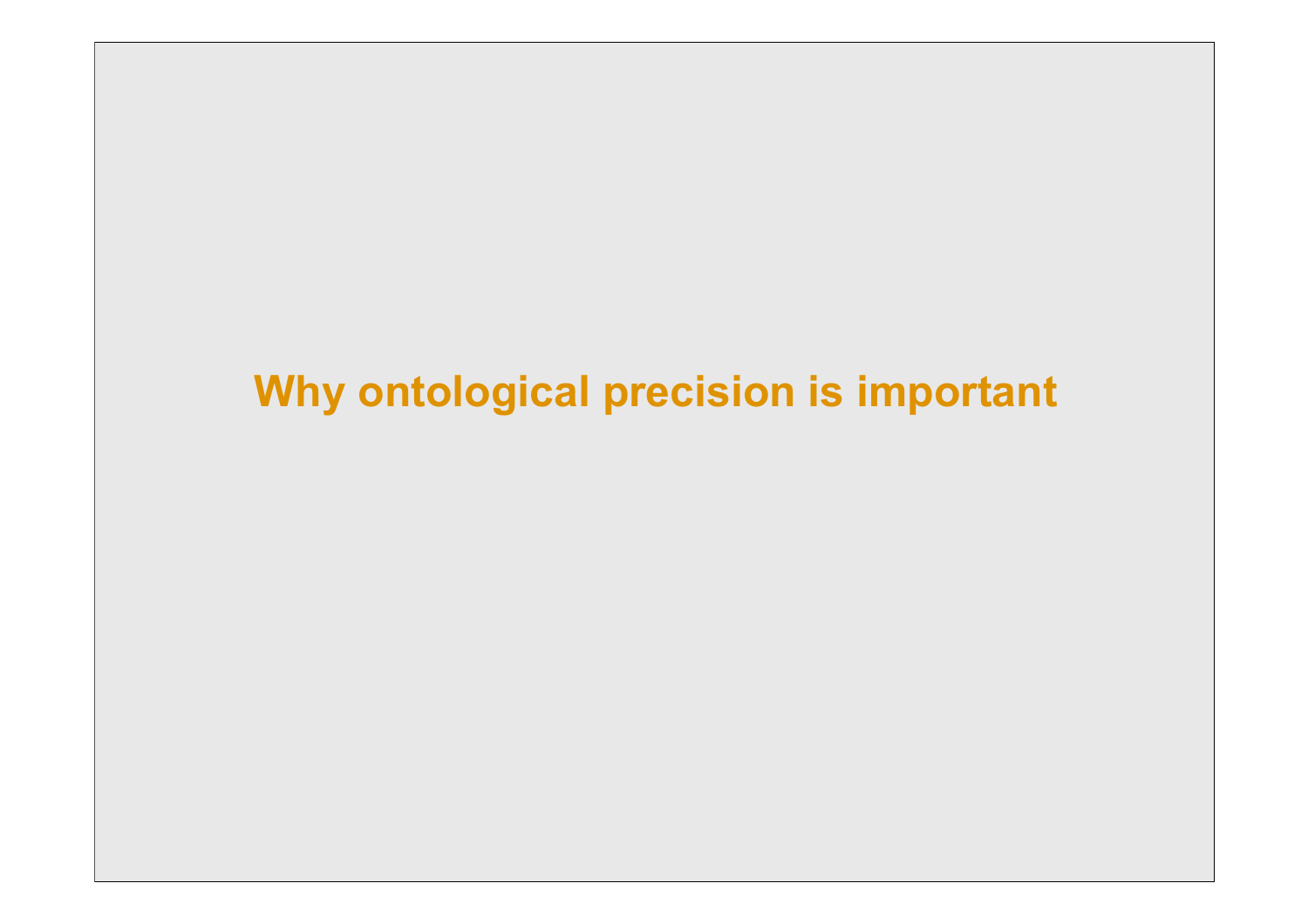### **Database A: keeping track of fruit stock**

| Variety                | Quantity |
|------------------------|----------|
| <b>Granny Smith</b>    | 12       |
| Golden delicious       | 10       |
| <b>Stark delicious</b> |          |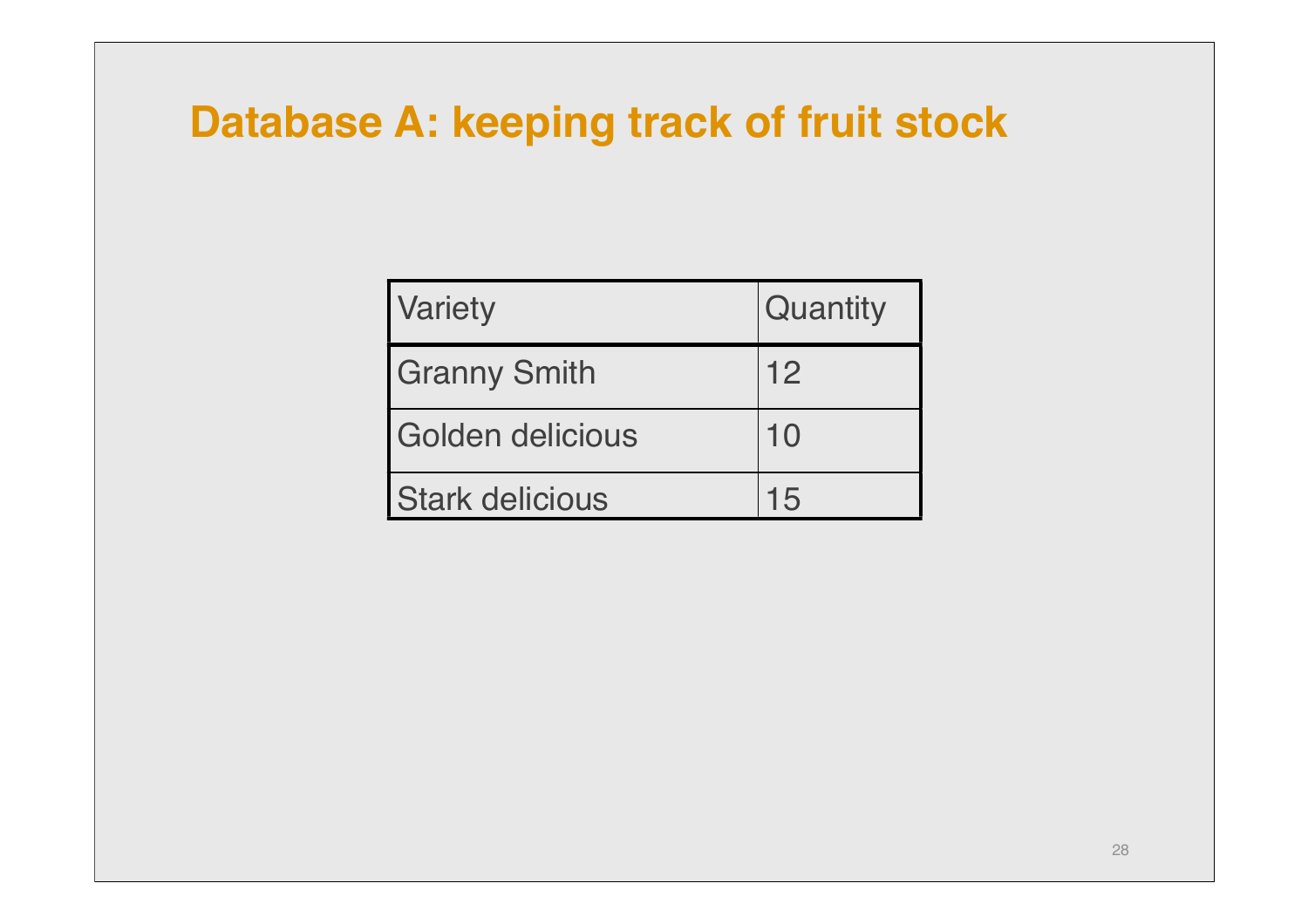### **Database B: keeping track of juice stock**

| Variety                | <b>Quantity</b> |
|------------------------|-----------------|
| <b>Granny Smith</b>    | 12              |
| Golden delicious       | 10              |
| <b>Stark delicious</b> | 15              |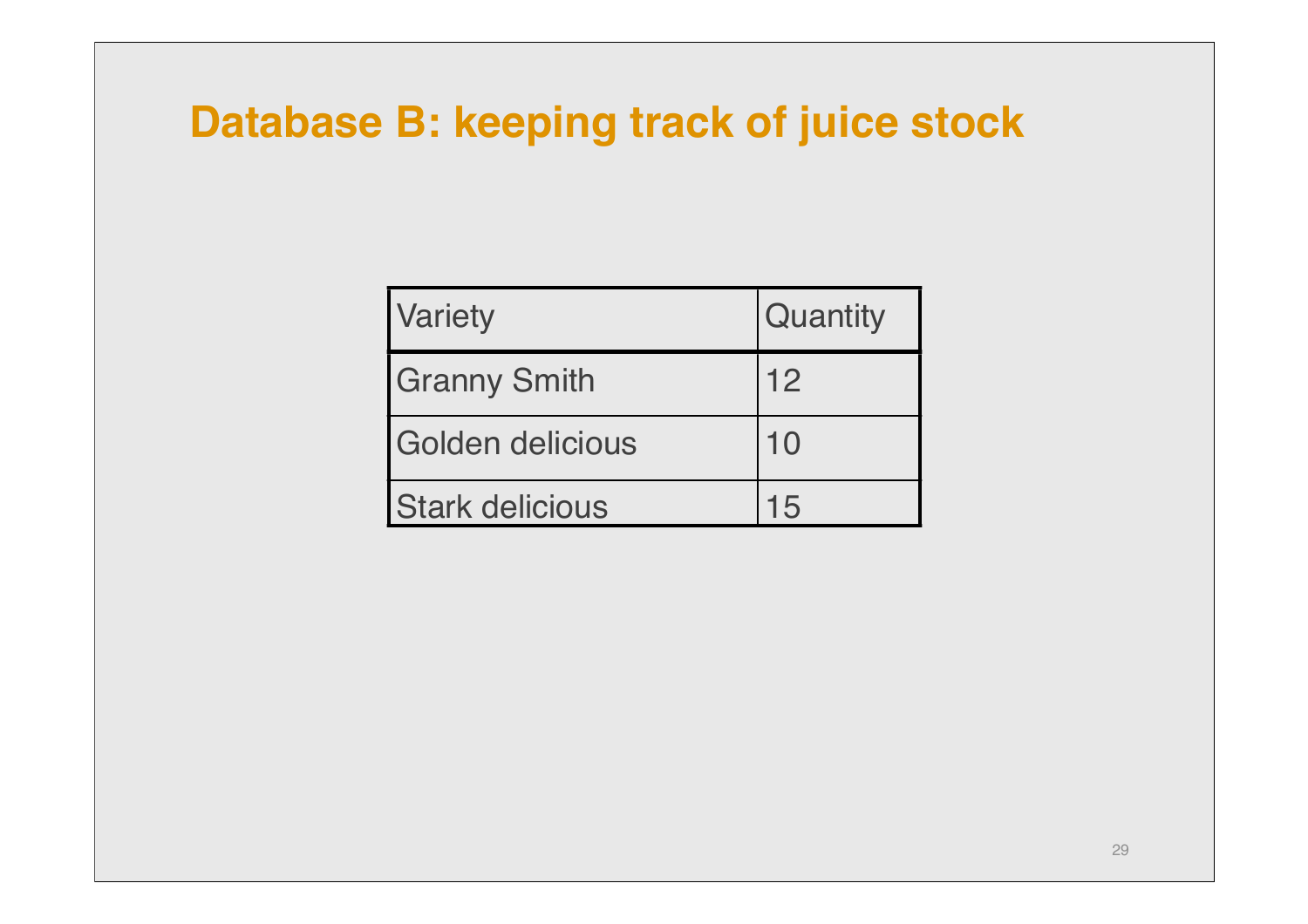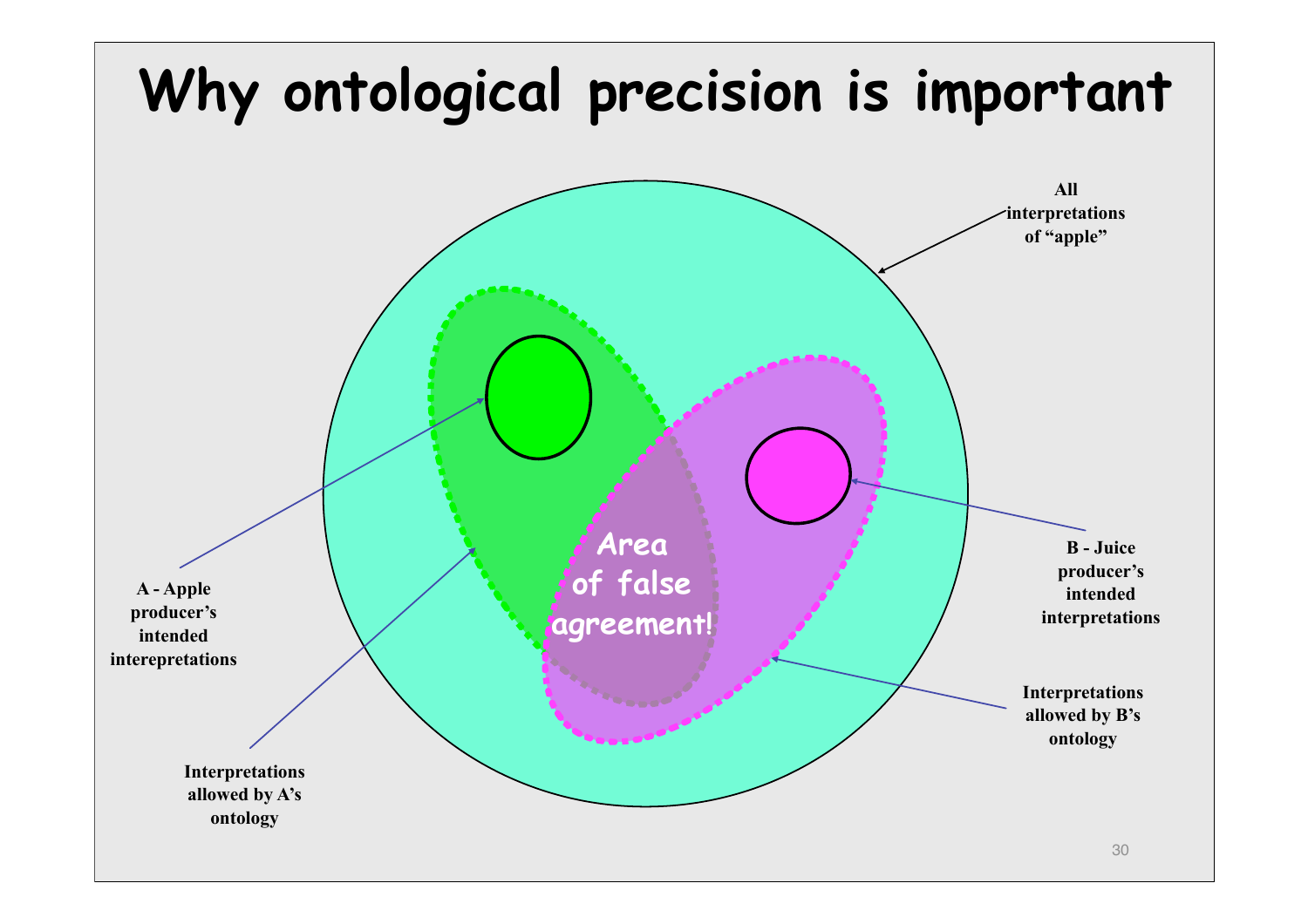## **When is a precise (and accurate) ontology useful?**

- 1. When *subtle distinctions* are important
- 2. When *recognizing disagreement* is important
- 3. When *careful explanation and justification* of ontological commitment is important
- 4. When *mutual understanding* is more important than interoperability.

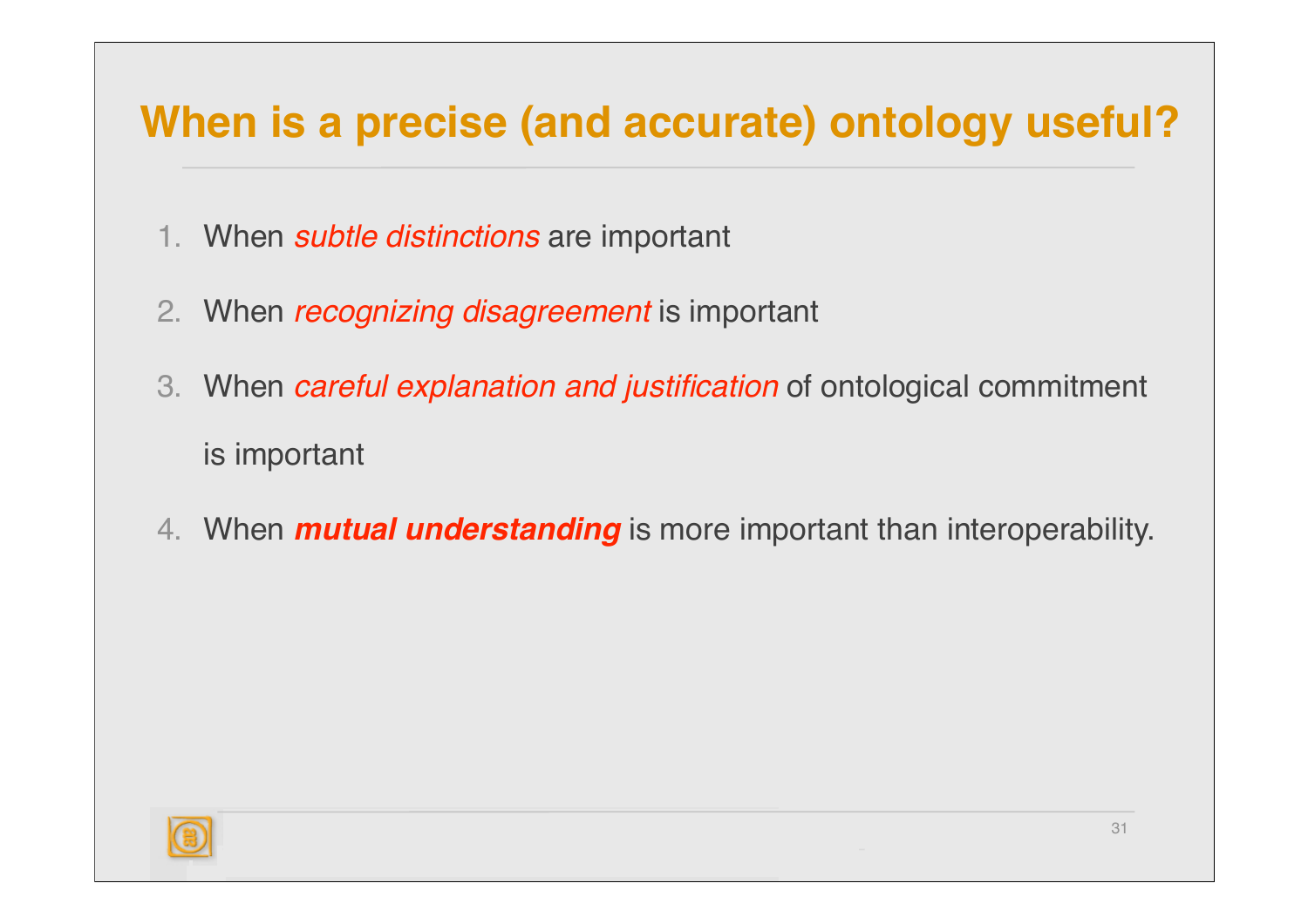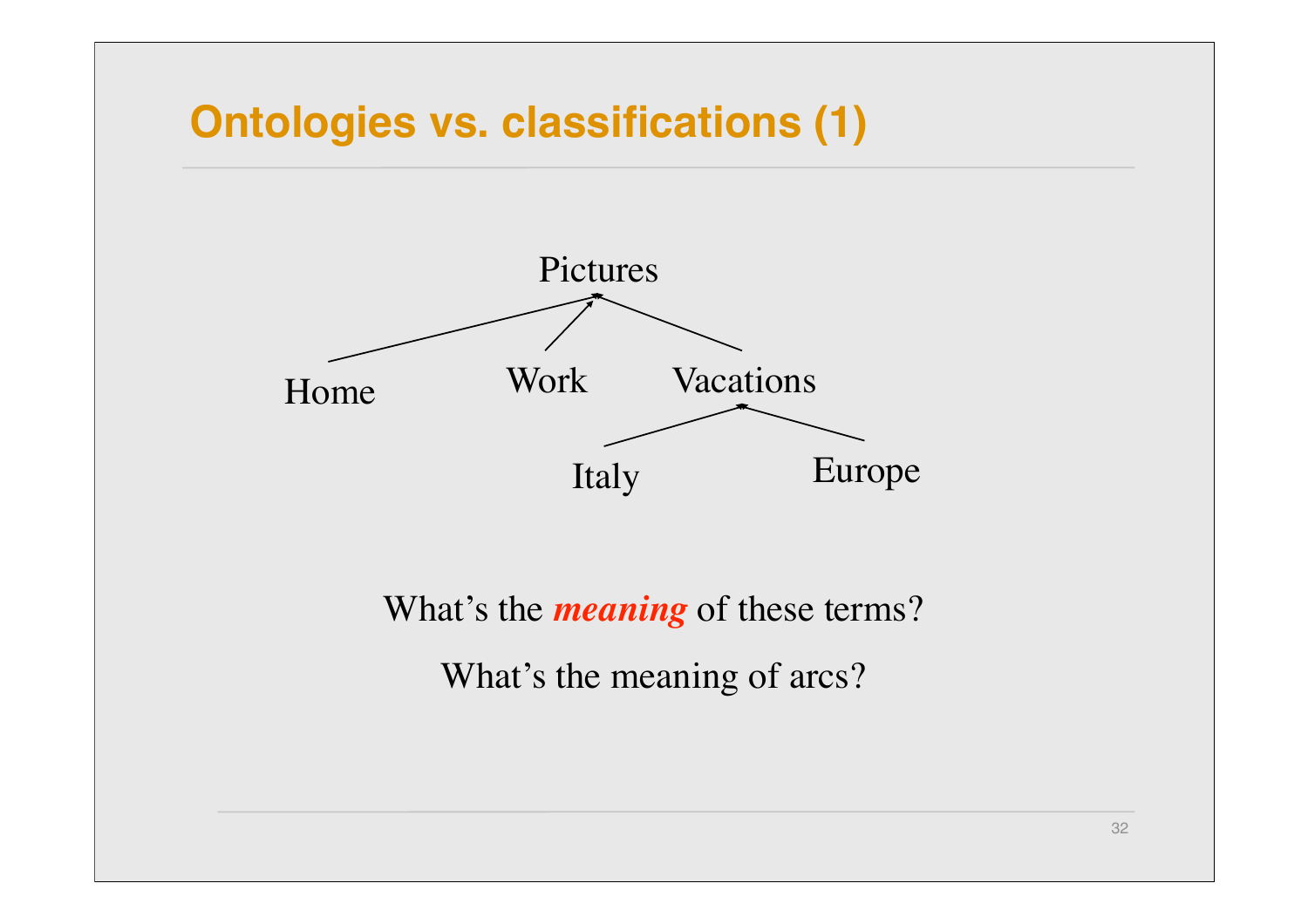## **Ontologies vs. classifications (2)**

- Classifications focus on:
	- *access*, based on pre-determined criteria (encoded by *syntactic keys*)

- Ontologies focus on:
	- *Meaning* of terms
	- *Nature* and *structure* of a domain

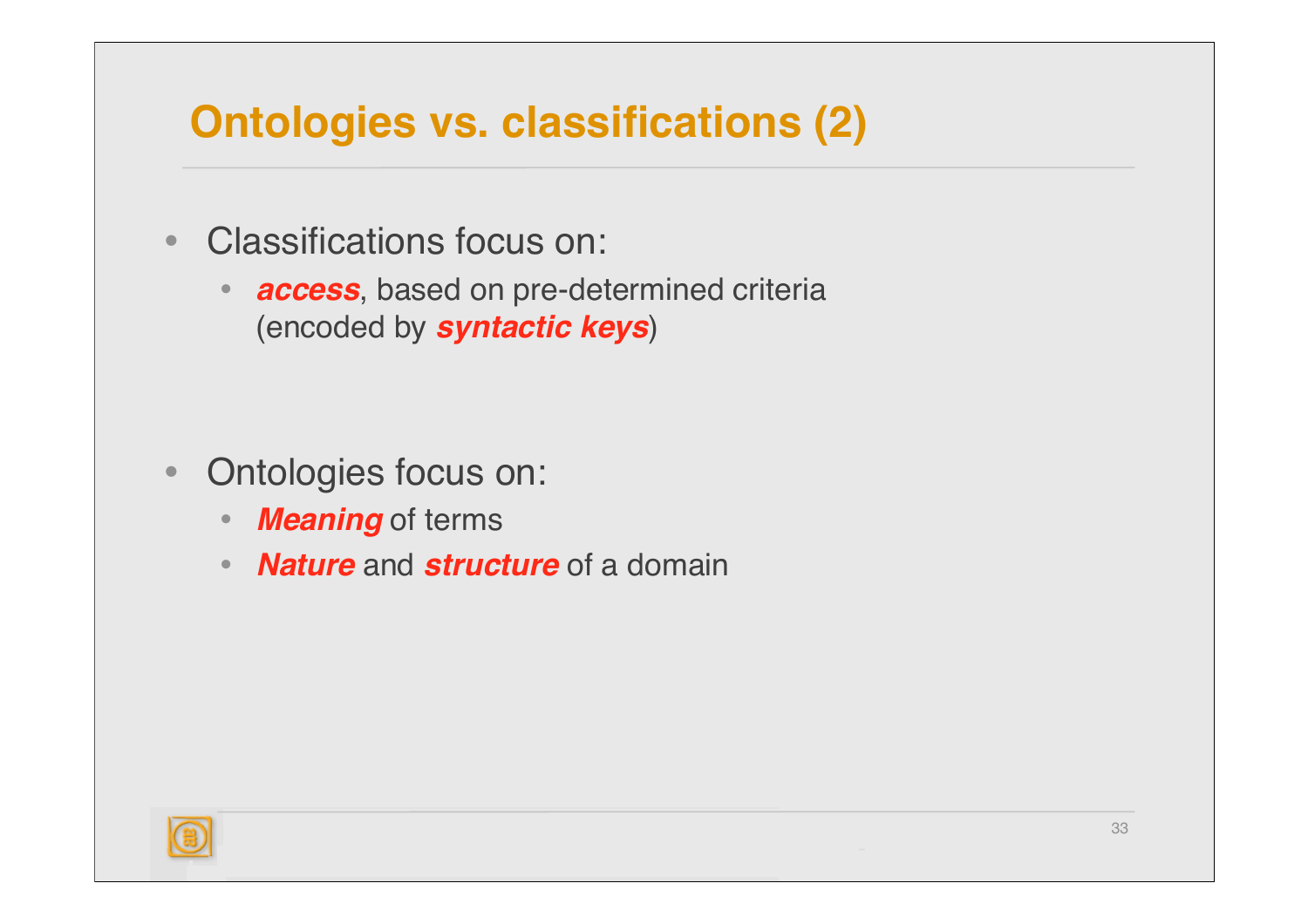## **Ontologies vs. Knowledge Bases**

- Knowledge base
	- Assertional component
		- **reflects** *specific (epistemic) states of affairs*
		- designed for *problem-solving*
	- Terminological component (*ontology*)
		- *independent* of particular *states of affairs*
		- Designed to support *terminological services*

**Ontological formulas are (assumed to be) invariant, necessary information**

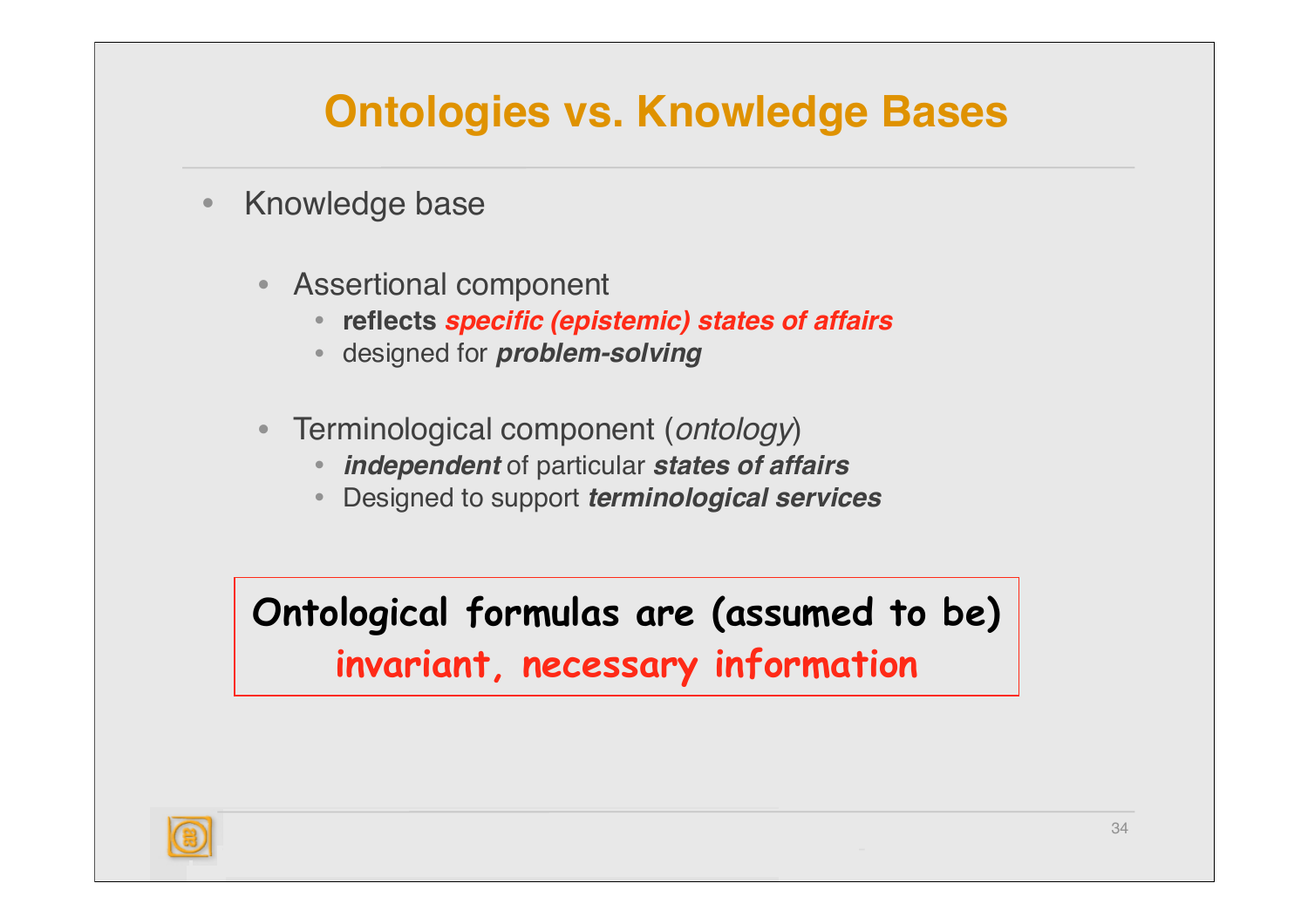## **The two fundamental scenarios for semantic integration**

- 1. *Same domain, same terminology, same conceptualization:* e.g, different processes within a very small, family-managed enterprise (everybody does everything)
- 2. *Same domain*, *shared terminology*, *different conceptualization*: e.g., different branches of a big company with a strong organization structure..

Computational ontologies have been born for 2, but, they are actually used for 1: *just shared data schemes*. The result is the so-called "**data sylos" effect.**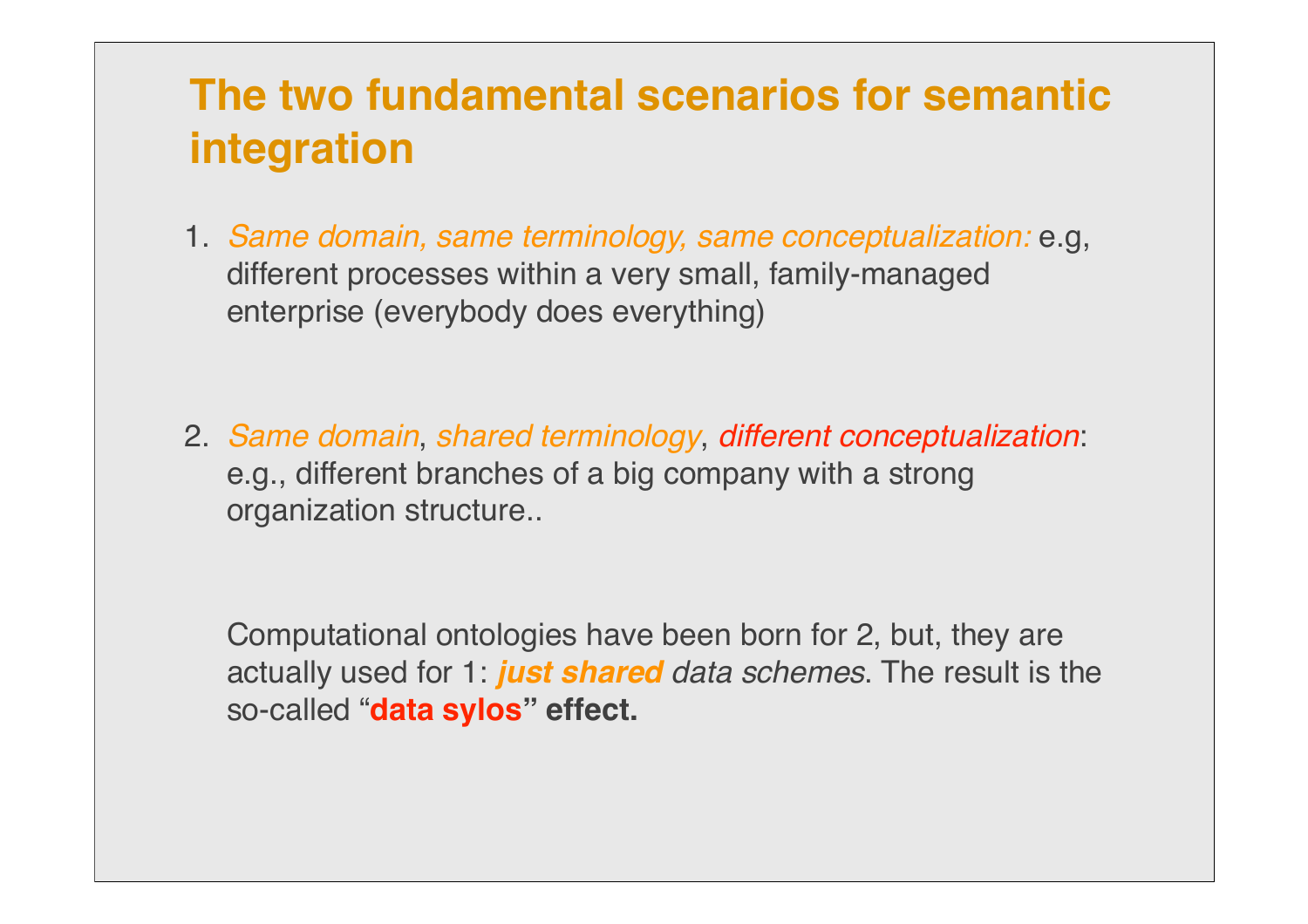## **A single, imperialistic ontology?**

- An ontology is first of all *for understanding each other*
	- ...among people, first of all!
	- not necessarily for thinking in the same way
- A single ontology for multiple applications *is not necessary*
	- Different applications using different ontologies can co-exist and cooperate (not necessarily inter-operate)
	- ...if linked (and compared) together **by means of a general enough basic categories and relations (***primitives***)**.
- If basic assumptions are not made explicit, any imposed, common ontology risks to be
	- seriously mis-used or misunderstood
	- opaque with respect to other ontologies

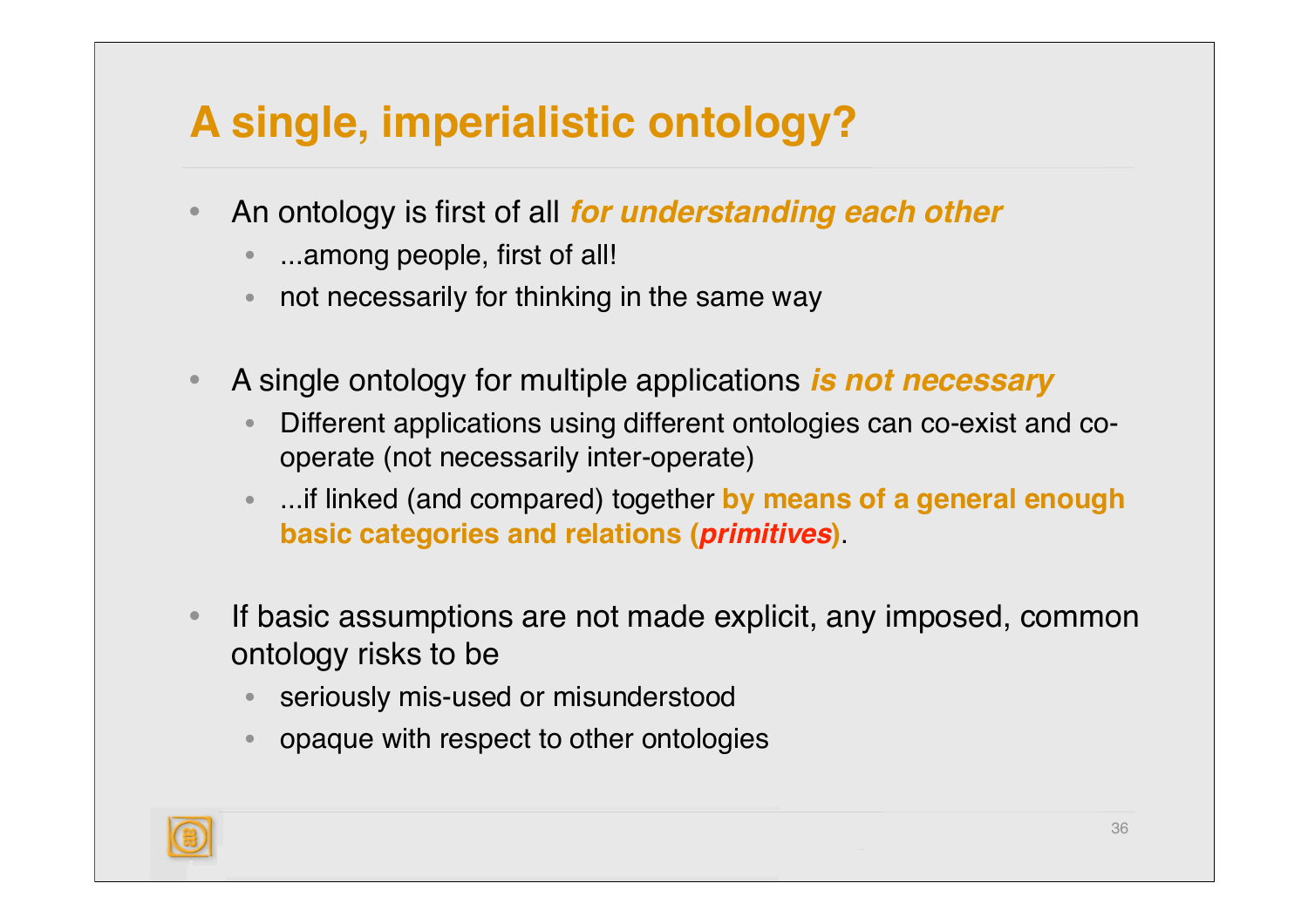#### **The formal tools of ontological analysis**

- **Theory of Parts (Mereology)**
- **• Theory of Unity and Plurality**
- **Theory of Essence and Identity**
- **Theory of Dependence**
- **Theory of Composition and Constitution**
- **Theory of Properties and Qualities**

#### **The basis for a common ontology vocabulary**

*Idea of Chris Welty, IBM Watson Research Centre, while visiting our lab in 2000*

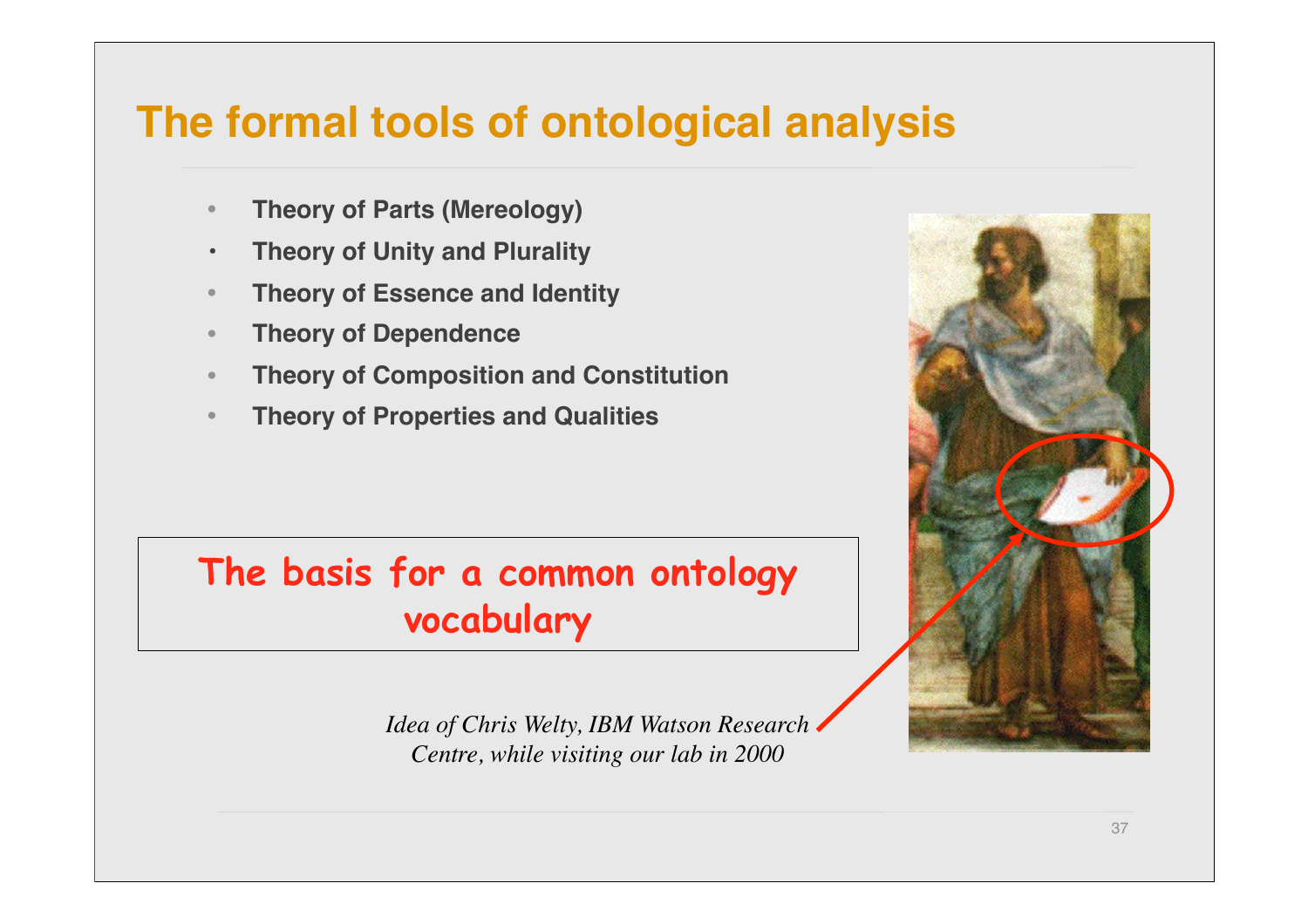#### **Formal Ontology**

- Theory of *formal distinctions and connections* within:
	- entities of the world, as we perceive it (*particulars*)
	- categories we use to talk about such entities (*universals*)
- Why *formal?*
	- Two meanings: *rigorous* and *general*
	- Formal logic: connections between truths neutral wrt *truth*
	- Formal ontology: connections between things neutral wrt *reality*
- *NOTE:* **"represented in a formal language" is not enough for being formal in the above sense!**
- *Analytic ontology* may be a better term to avoid this confusion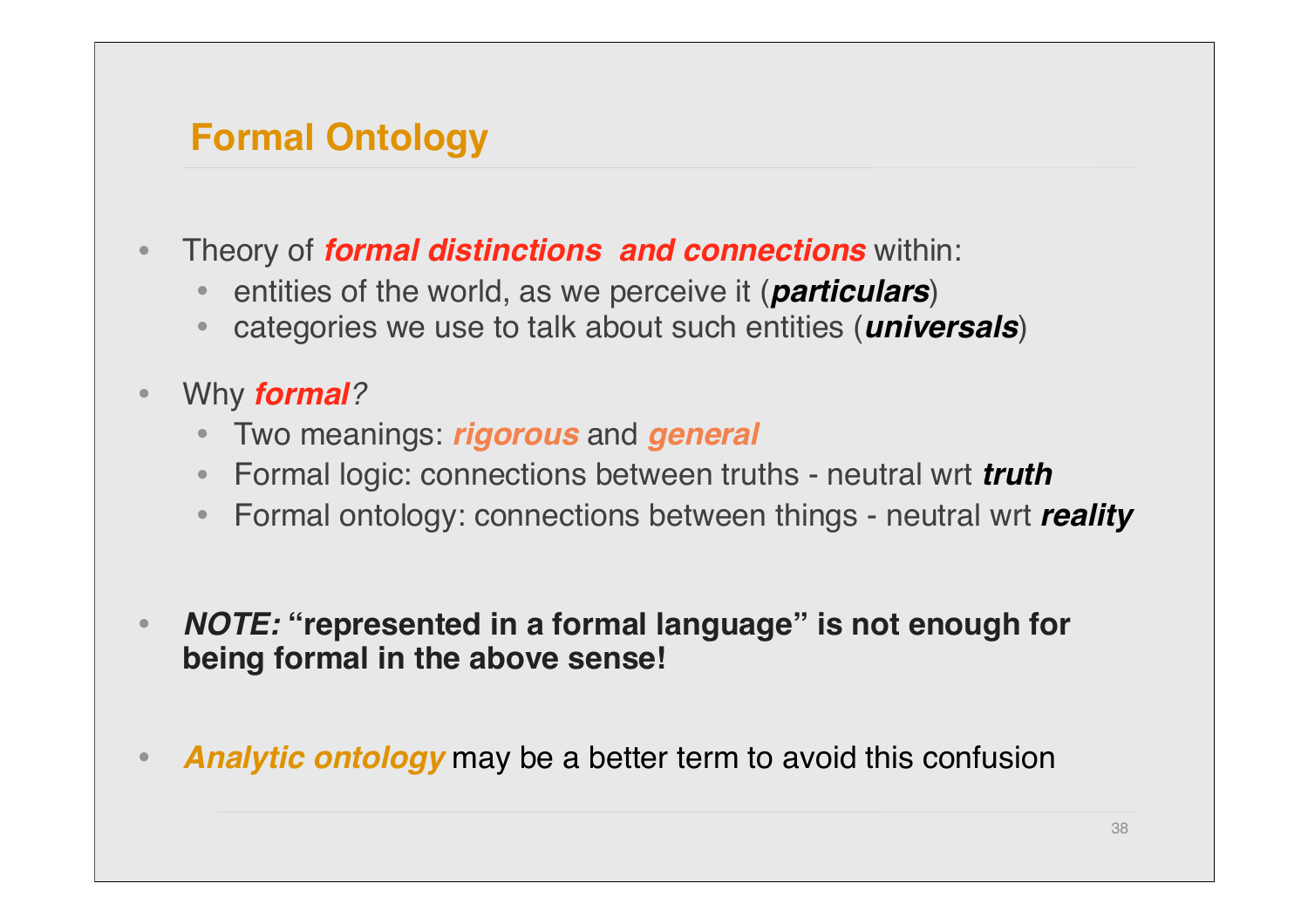## **The Ontological Level**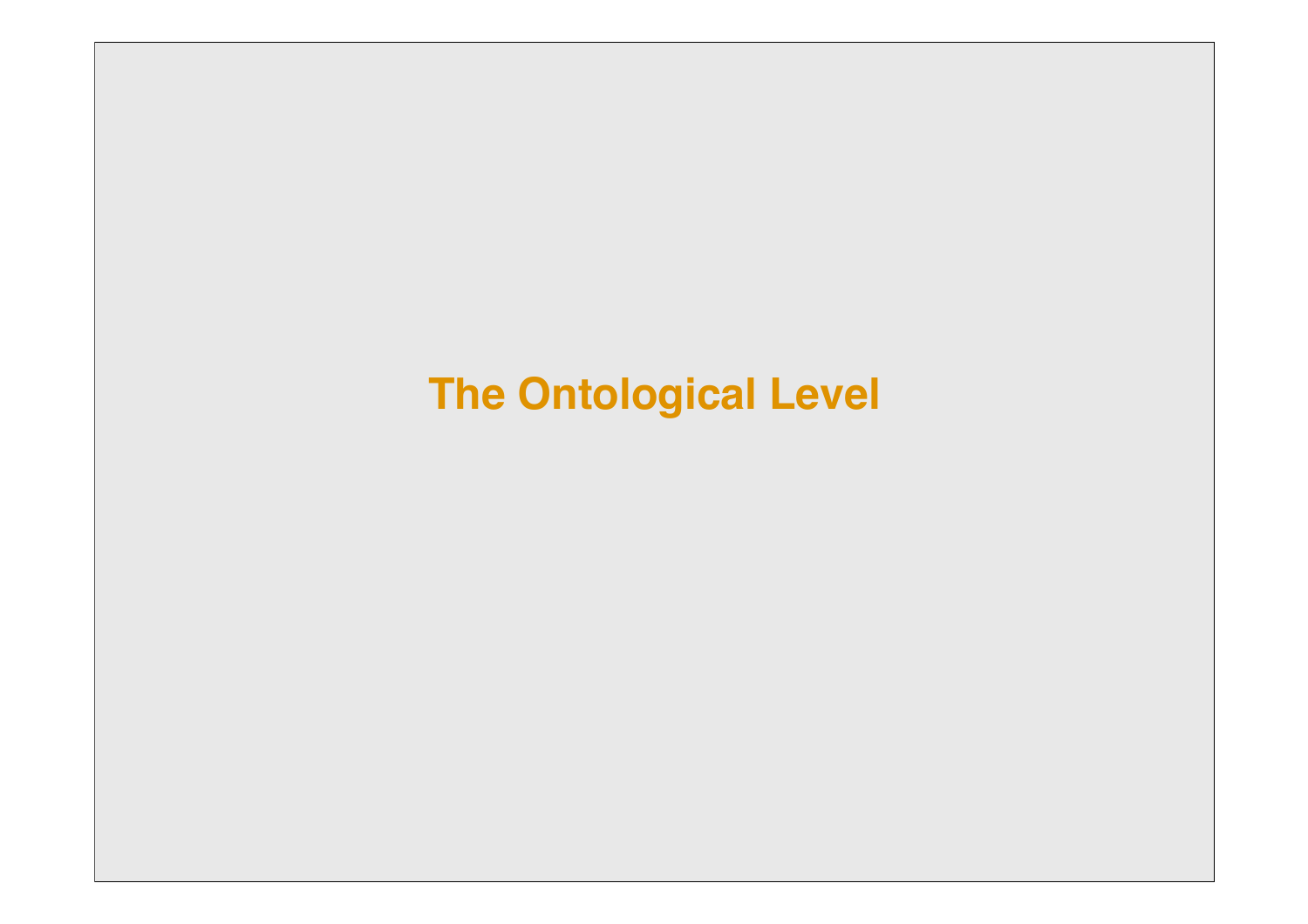## **From the logical level to the ontological level**

- Logical level *(no structure, no constrained meaning)*
	- ∃*x* (Apple(*x*) ∧ Red(*x*))
- Epistemological level *(structure, no constrained meaning)*:
	- ∃*x:apple* Red(*x*) *(many-sorted logics)*
	- ∃*x:red* Apple(*x*)
	- a is a Apple with Color=red *(description logics)*
	- a is a Red with Shape=apple
- Ontological level *(structure, constrained meaning)*
	- Some structuring choices are excluded because of ontological constraints: Apple carries an *identiy condition*, Red does not.

#### *Ontology helps building "meaningful" representations*

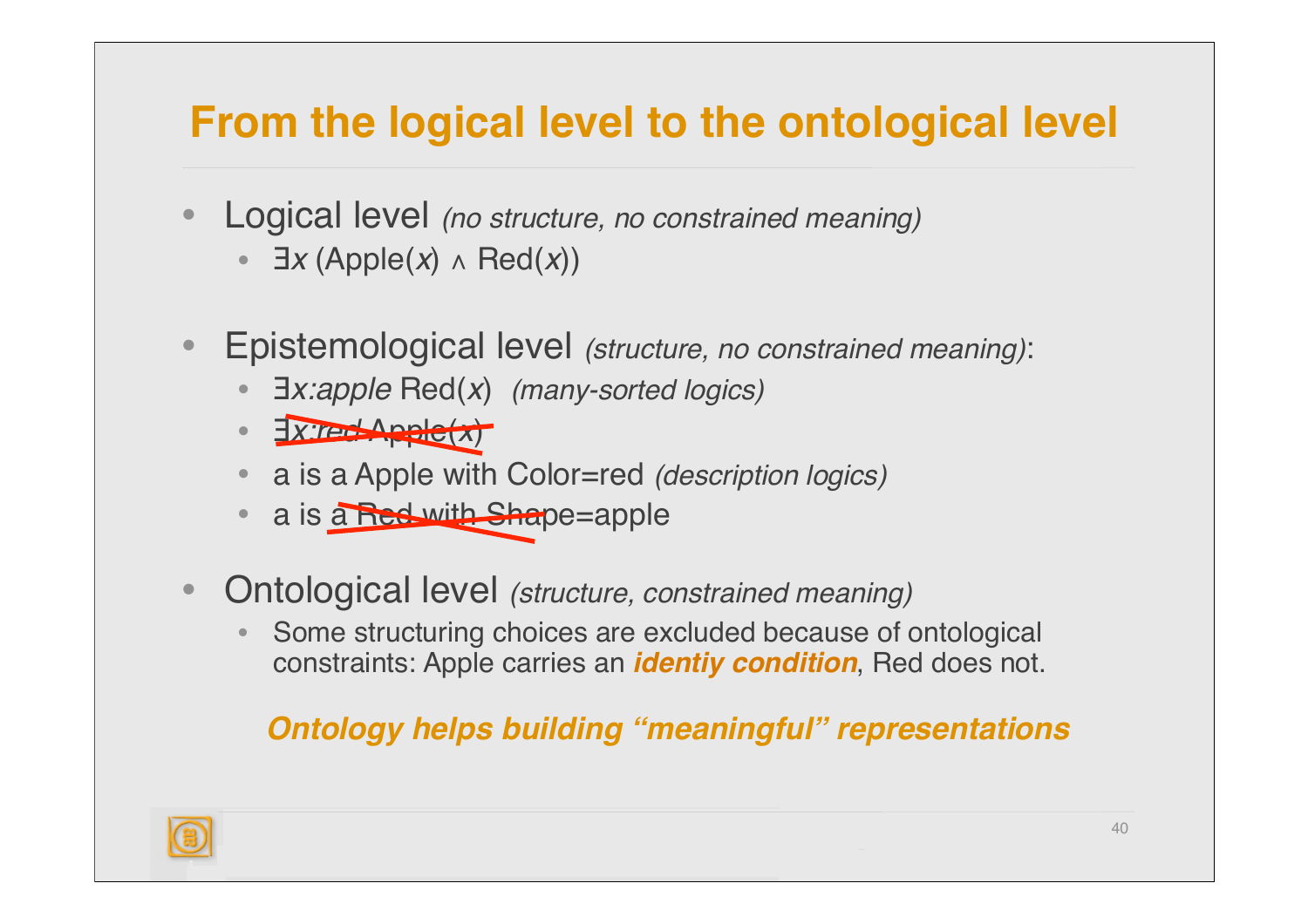# **The source of all problems: (slightly) different meanings for words**

- A (simple-minded) painter may intepret the words "Apple" and "Red" in a completely different way:
	- Three different reds on my palette: Orange, Appple, Cherry
- So an expression like ∃*x:red* Apple(*x*) may mean that there is an "Apple" red.
- Two different ontological assumptions behind the Red predicate:
	- adjectival interpretation: *being a red thing* doesn't carry an identity criterion (uncountable)
	- nominal interpretation: *being a red color* does carry an identity criterion (countable)

#### **Formal ontological distinctions help making** *intended meaning* **explicit**

Ontological analysis can be defined as the process of *eliciting and discovering relevant distinctions* and relationships bound to the very nature of the entities involved in a certain domain, *for the practical purpose of disambiguating terms* having different interpretations in different contexts.

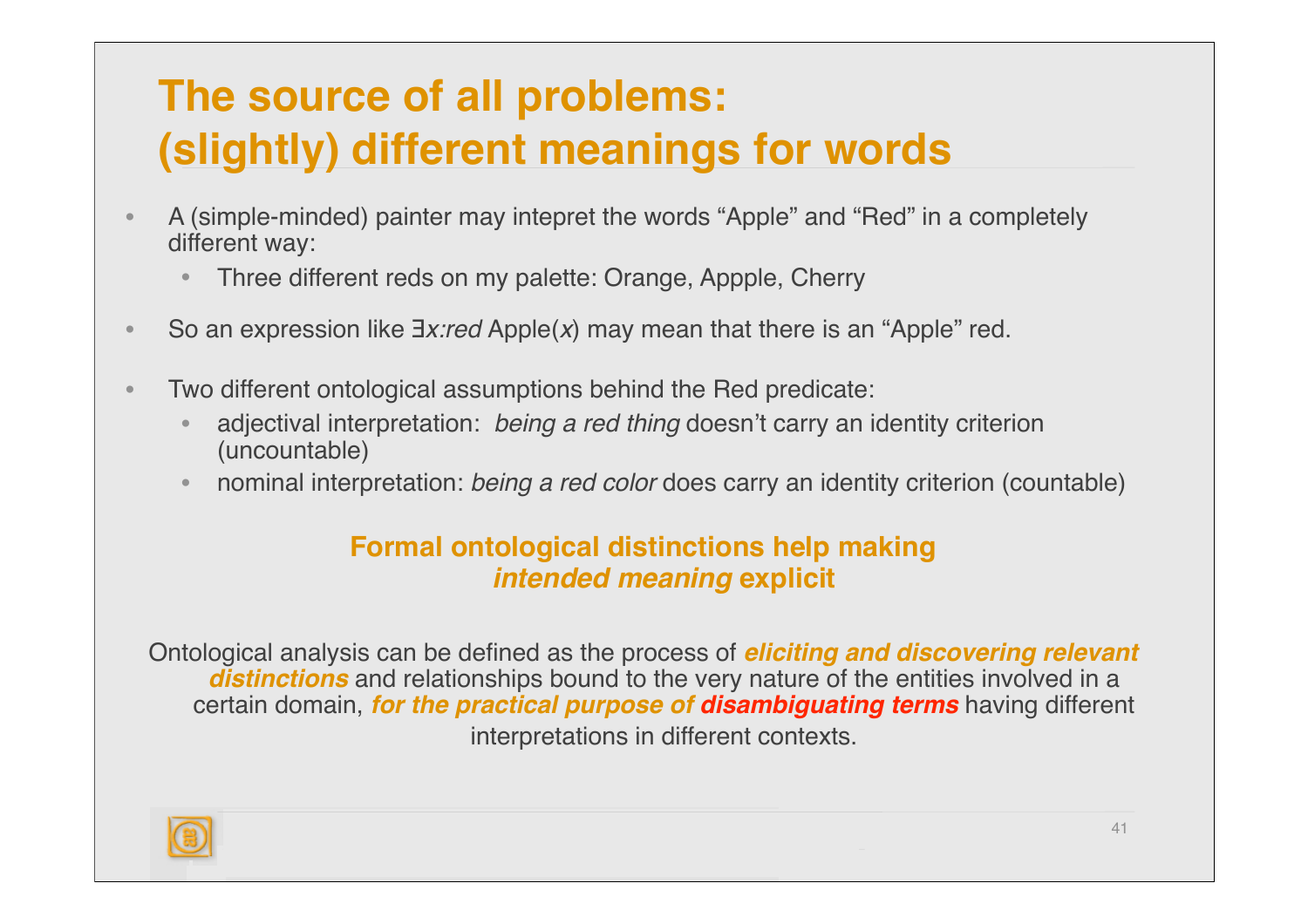## **Terminological competence - kinds of properties**

How many rock kinds are there?



[From Brachman, R ., R. F ikes, et al. 1983. "Krypton: A Functional Approach to Knowledge Representation", *IEEE Computer*]

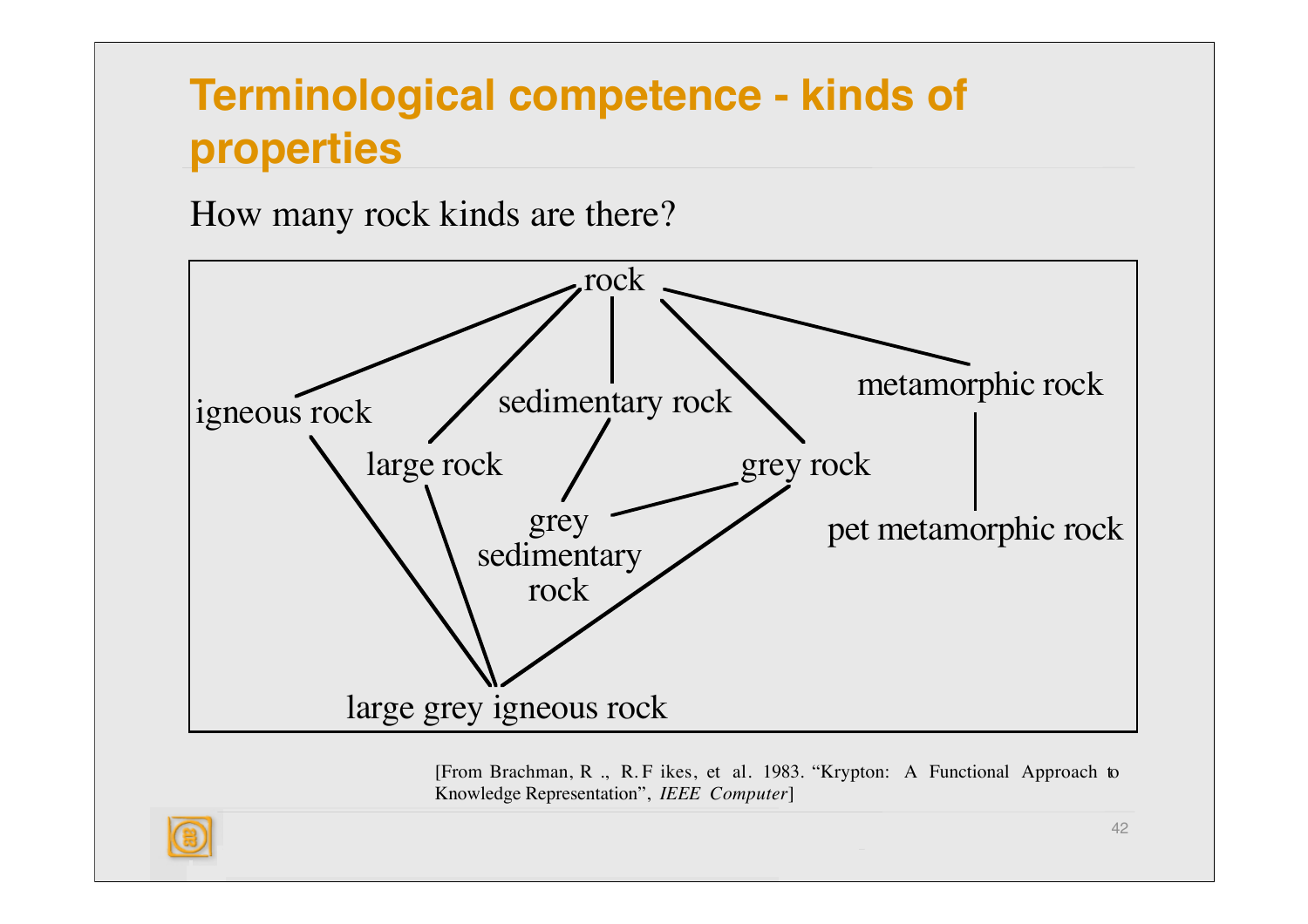#### **The answer**

- According to Brachman & Fikes 83:
	- It's a **dangerous question**, only "safe" queries about analytical relationships between terms should be asked
- In a previous paper by Brachman and Levesque on *terminological competence* in knowledge representation [AAAI 82]:
	- "an *enhancement mode transistor* (which is a *kind* of transistor) should be understood as different from a *pass transistor* (which is a *role* a transistor plays in a larger circuit)"
- These issues have been simply *given up* while striving for logical simplification and computational tractability
- The OntoClean methodology, based on formal ontological analysis, allows us to conclude: *there are 3 kinds of rocks* (appearing in the figure)

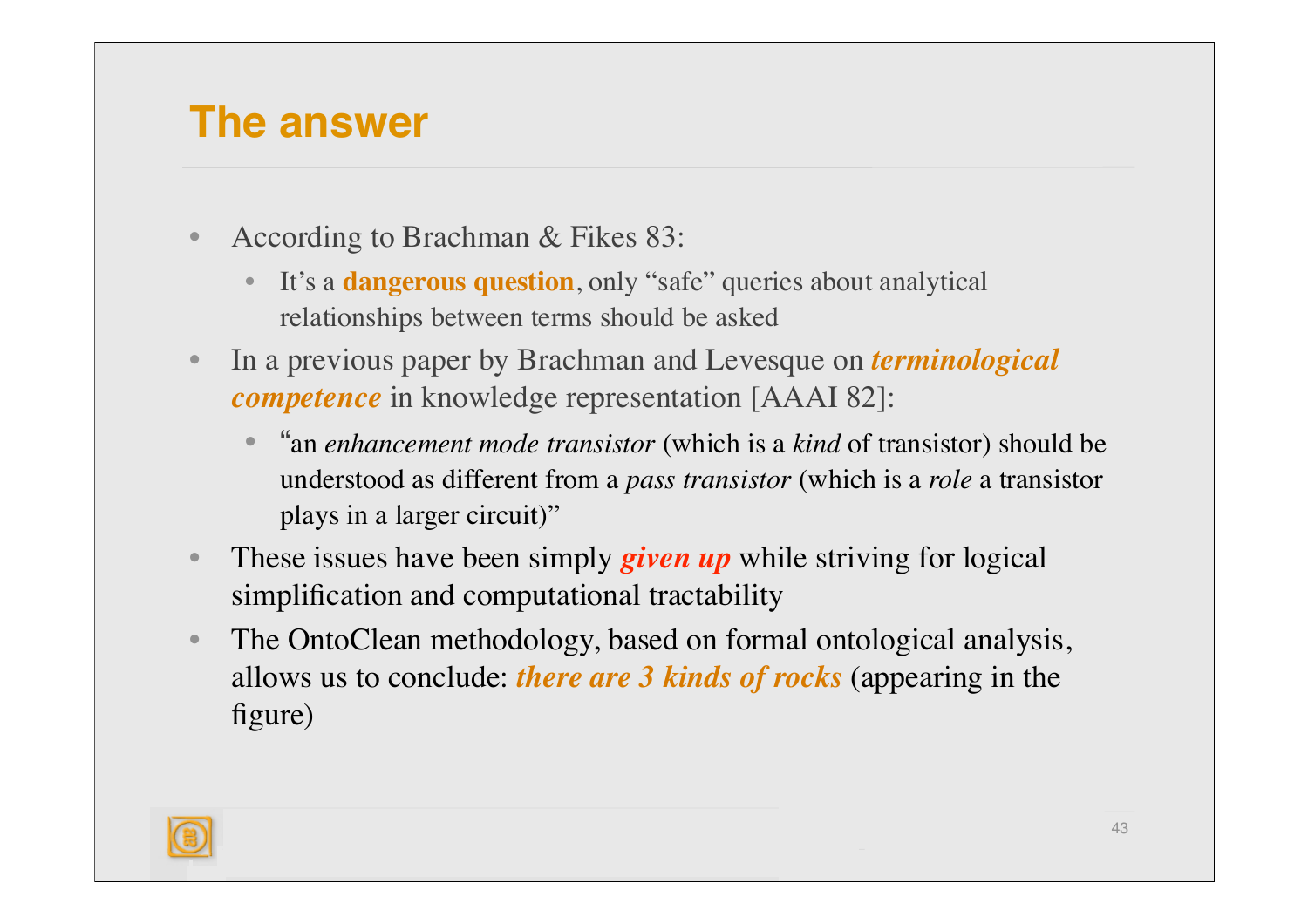### **Terminological competence - kinds of relations**

• Woods' "What's in a link?" (1975):

JOHN HEIGHT: 6 FEET KISSED: MARY

- "no longer do the link names stand for attributes of a node, but rather arbitrary relations between the node and other nodes"
- different notations should be used

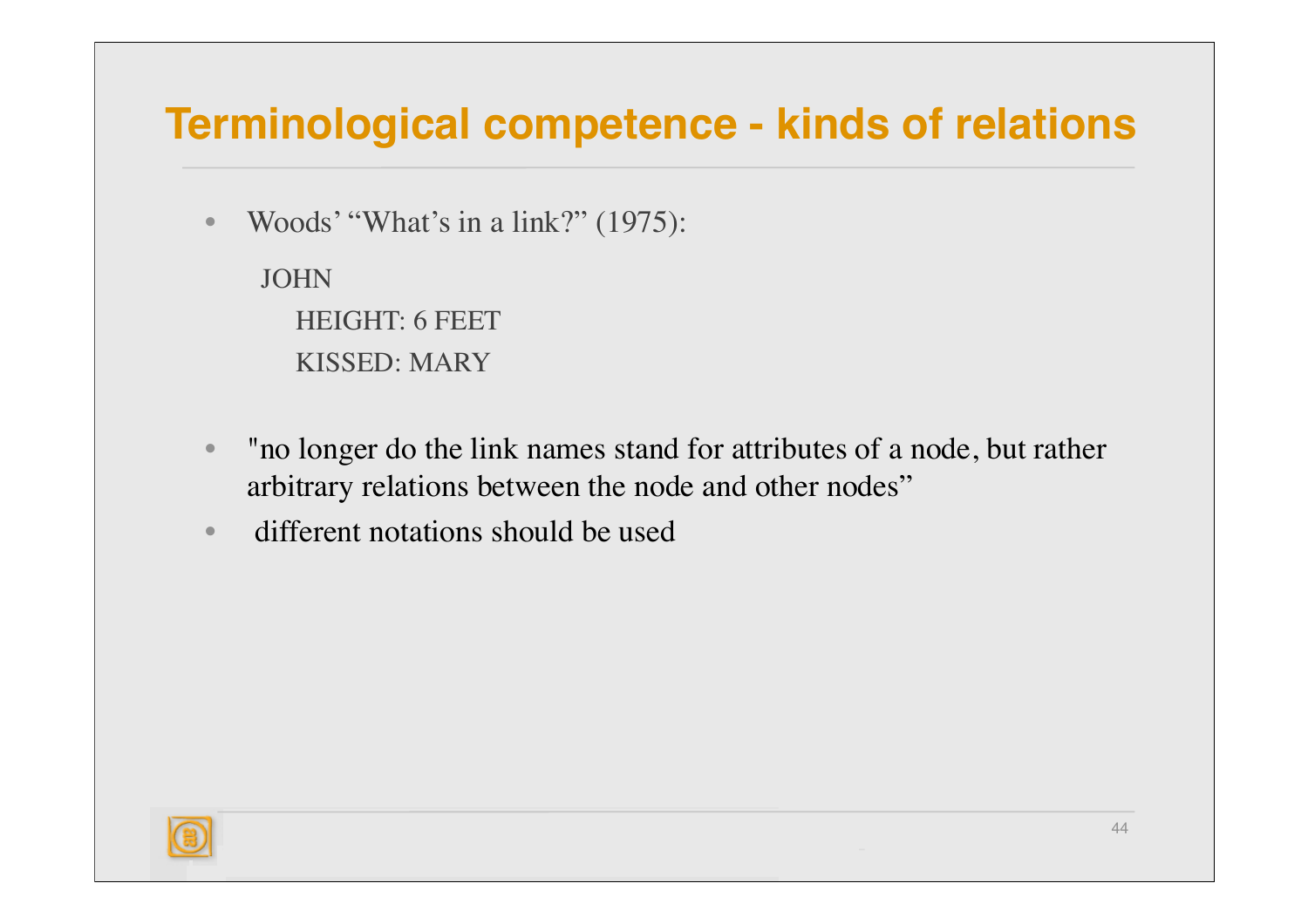#### **Kinds of attributes**

JOHN HEIGHT: 6 FEET RIGHT-LEG: LEG#1 MOTHER: JANE KISSED: MARY

**intrinsic quality part role external relation**

We need different primitives to express *different structuring relationships* among concepts

We need to represent *non-structuring relationships* separately

Current description logics tend to collapse **EVERYTHING**!

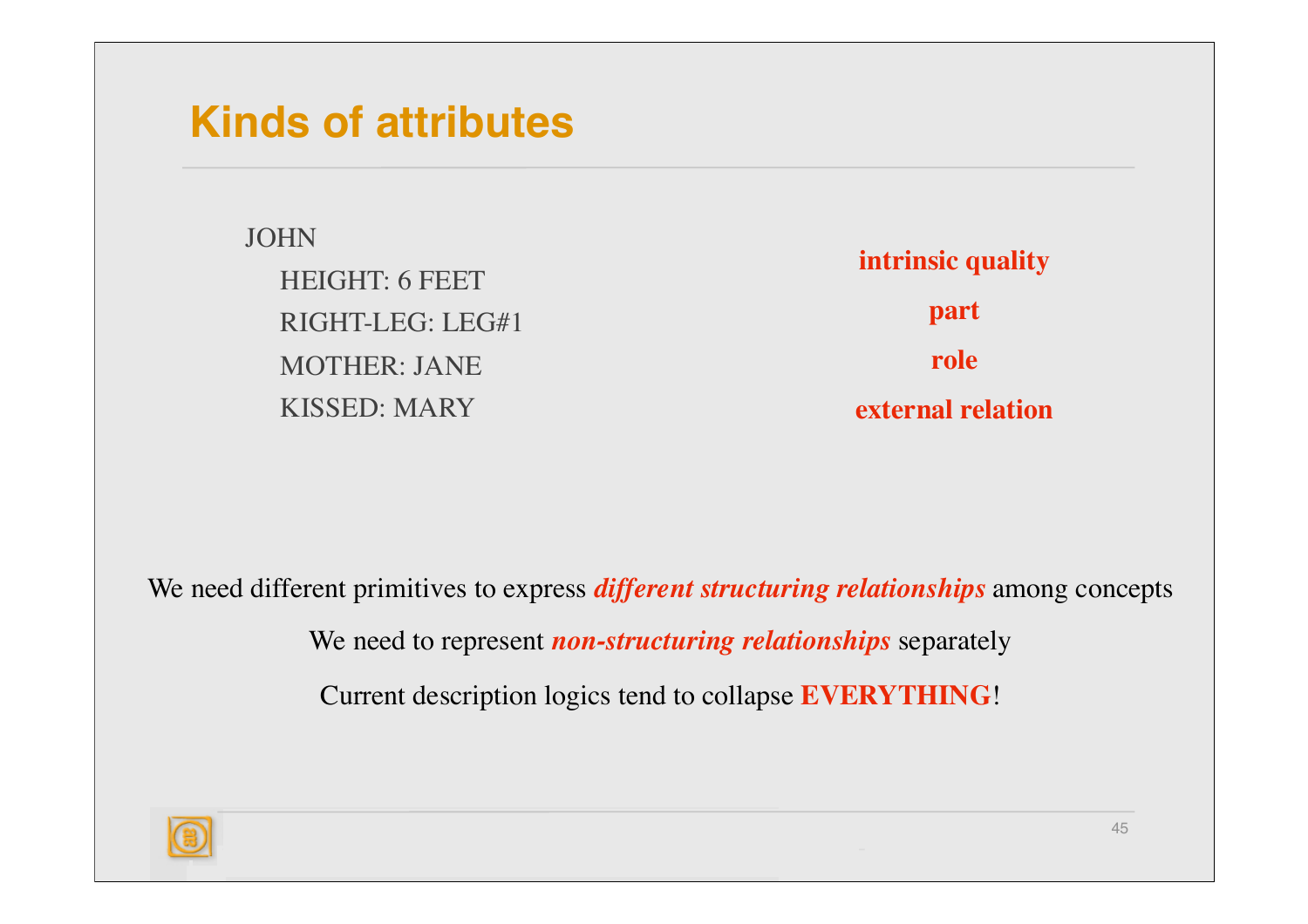## **The Ontological Level**

(Guarino 94**)**

| Level           | <b>Primitives</b>        | Interpretation        | Main feature      |
|-----------------|--------------------------|-----------------------|-------------------|
| Logical         | Predicates,<br>functions | Arbitrary             | Formalization     |
| Epistemological | Structuring<br>relations | Arbitrary             | Structure         |
| Ontological     | <b>Ontological</b>       | <b>Constrained</b>    | <b>Meaning</b>    |
|                 | relations                | (meaning postulate s) |                   |
| Conceptual      | Conceptual<br>relations  | Subjective            | Conceptualization |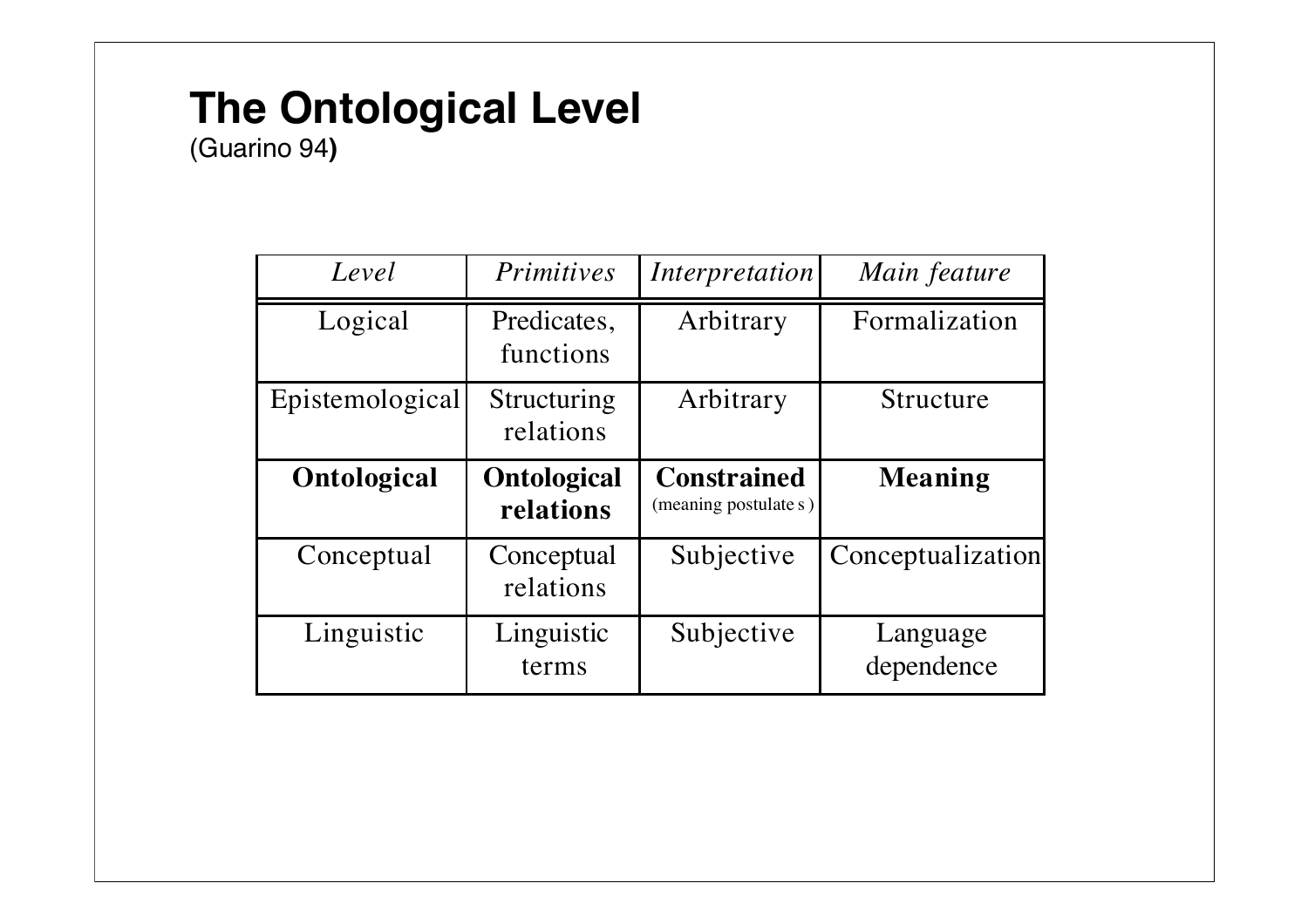

# **IAOA International Association for Ontology and its Applications**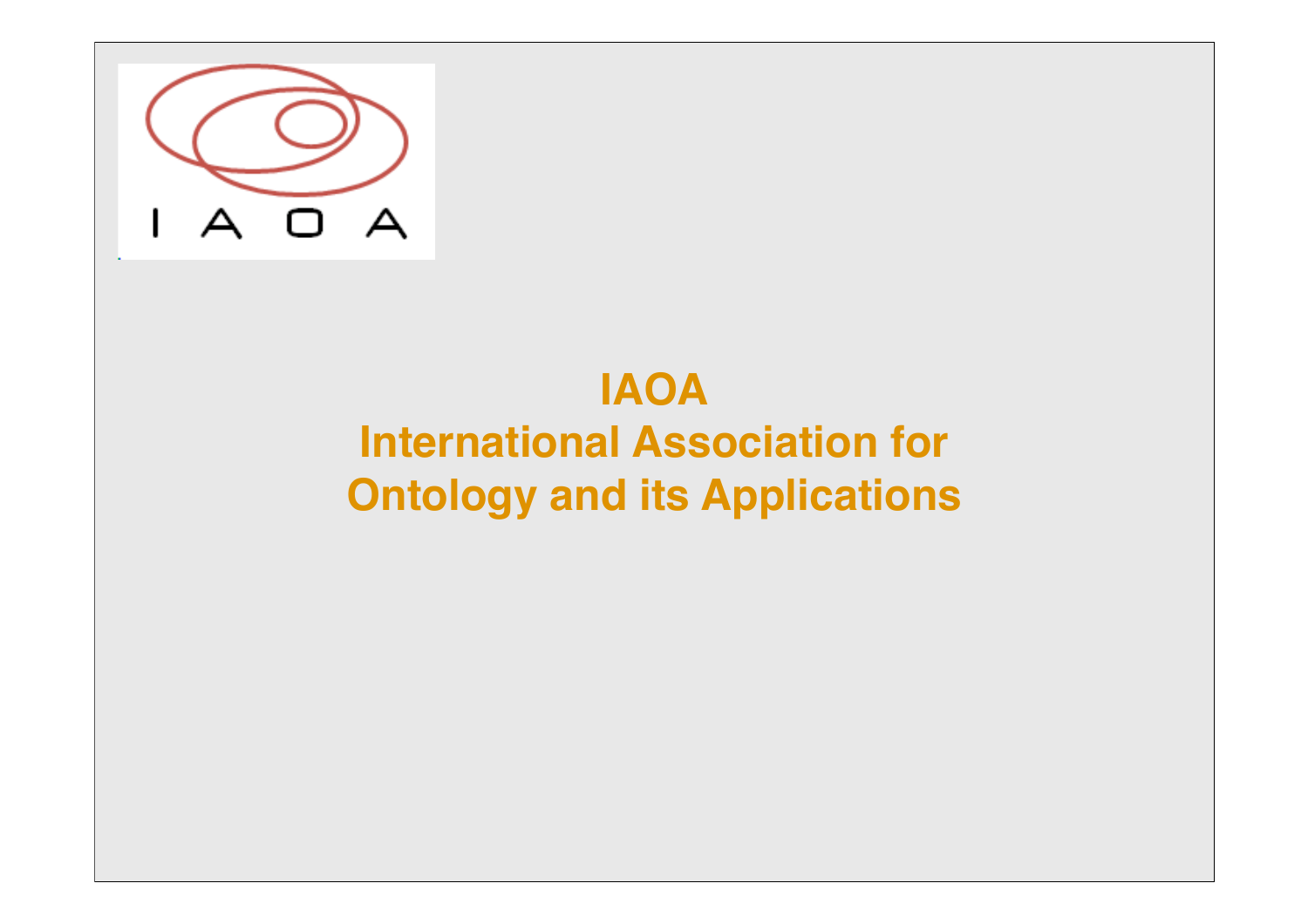#### From the Statute

"The Association is a non-profit organization the purpose of which is to promote interdisciplinary research and international collaboration at the *intersection of philosophical ontology, linguistics, logic, cognitive science, and computer science*, as well as in the applications of ontological analysis to *conceptual modeling, knowledge engineering, knowledge management, informationsystems development, library and information science, scientific research, and semantic technologies* in general."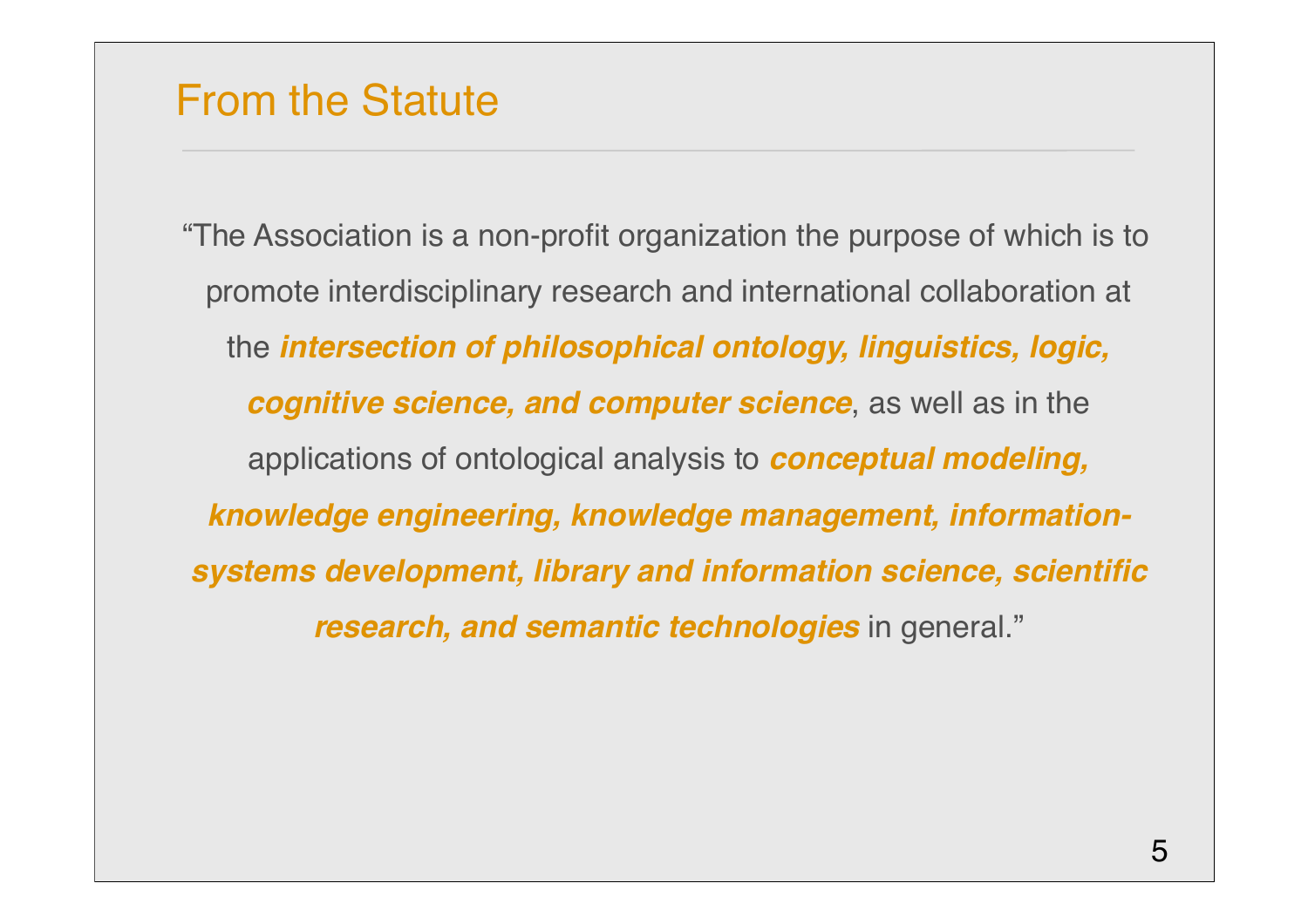## IAOA: a unique combination of key aspects

- 1. Interdisciplinarity
- 2. Cooperation between academy, industry, and communities of practice (with an eye on education)
- 3. Scientific authoritativeness
- 4. Openness
- 5. Legal status
- 6. Transparent governance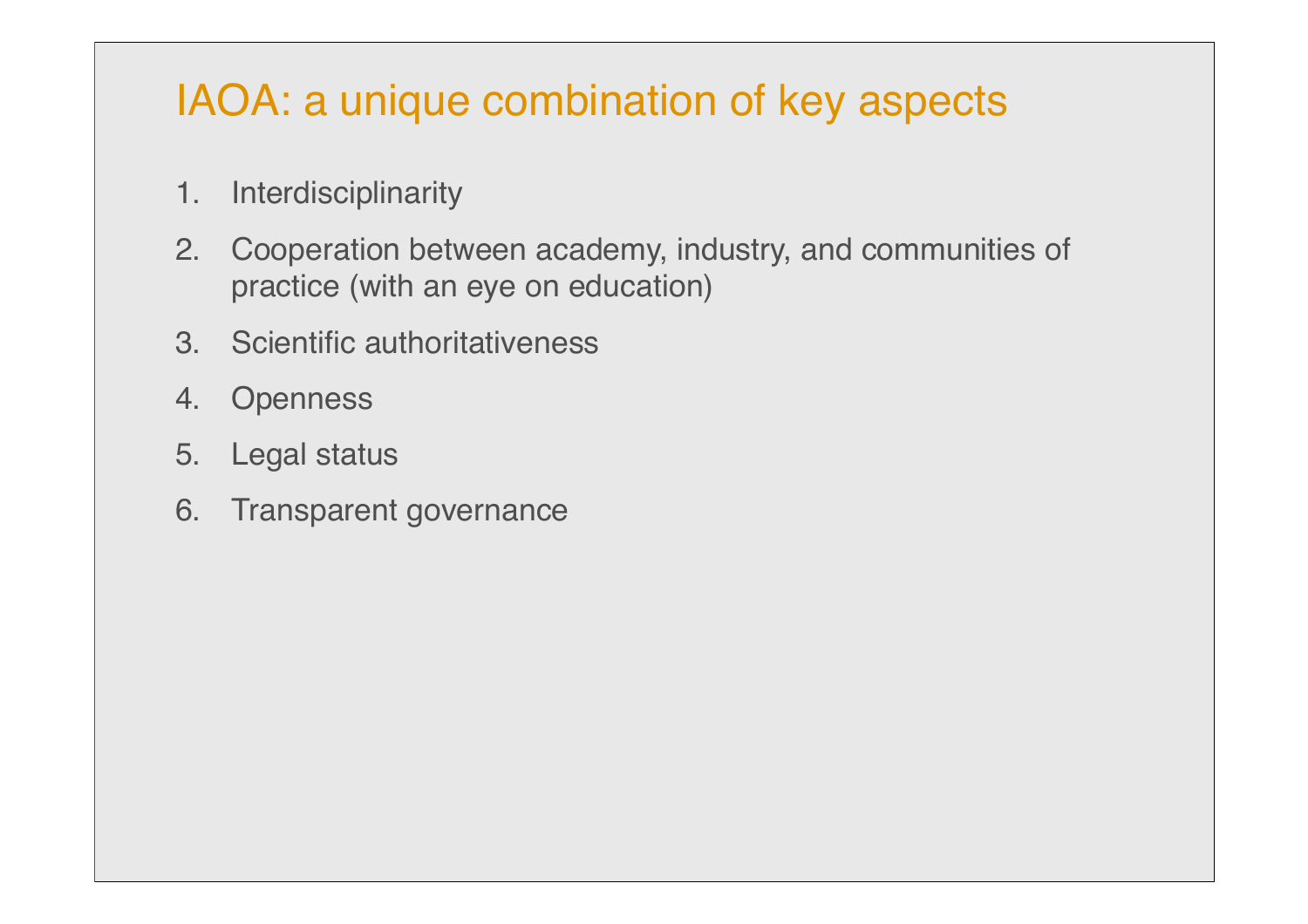#### A new journal: *Applied Ontology*



#### Editors in chief:

Nicola Guarino *ISTC-CNR*

Mark Musen *Stanford University*

#### IOS Press

Amsterdam, Berlin, Washington, Tokyo, Beijing *www.applied-ontology.org*

*Now indexed by ISI and Scopus.*  Impact Factor: 1.105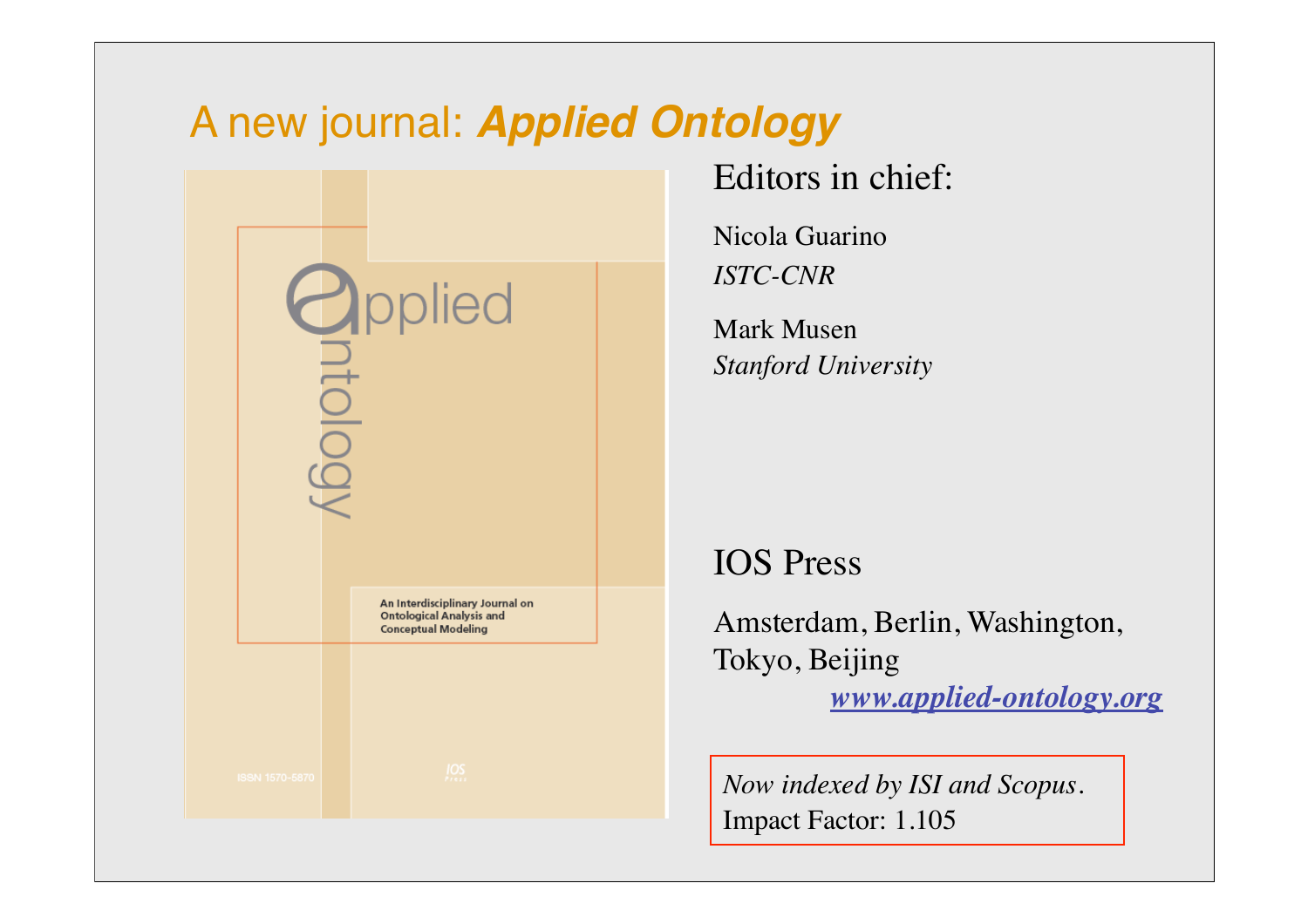## A bit of history - Community building initiatives

- 1993: 1st Int. workshop on Formal Ontology & Information Systems
- 1998: 1st FOIS conference
- 2002: Ontolog forum
- 2005: Applied Ontology (IOS Press)
- 2005: ECOR, NCOR, JCOR...
- 2006: First public discussion on an ontology association at FOIS (Baltimore)
- 2008: Public assembly at FOIS (Saarbrucken)
- 2011: IAOA Summer Institute on ontology of processes
- 2011: Applied Ontology gets official ISI recognition
- 2009-2012: Several focused conferences (FOMI, WOMO...)
- 2012: IAOA permanent co-organizer of Ontology Summit
- In parallel: various *consortia* focusing mainly on Semantic Web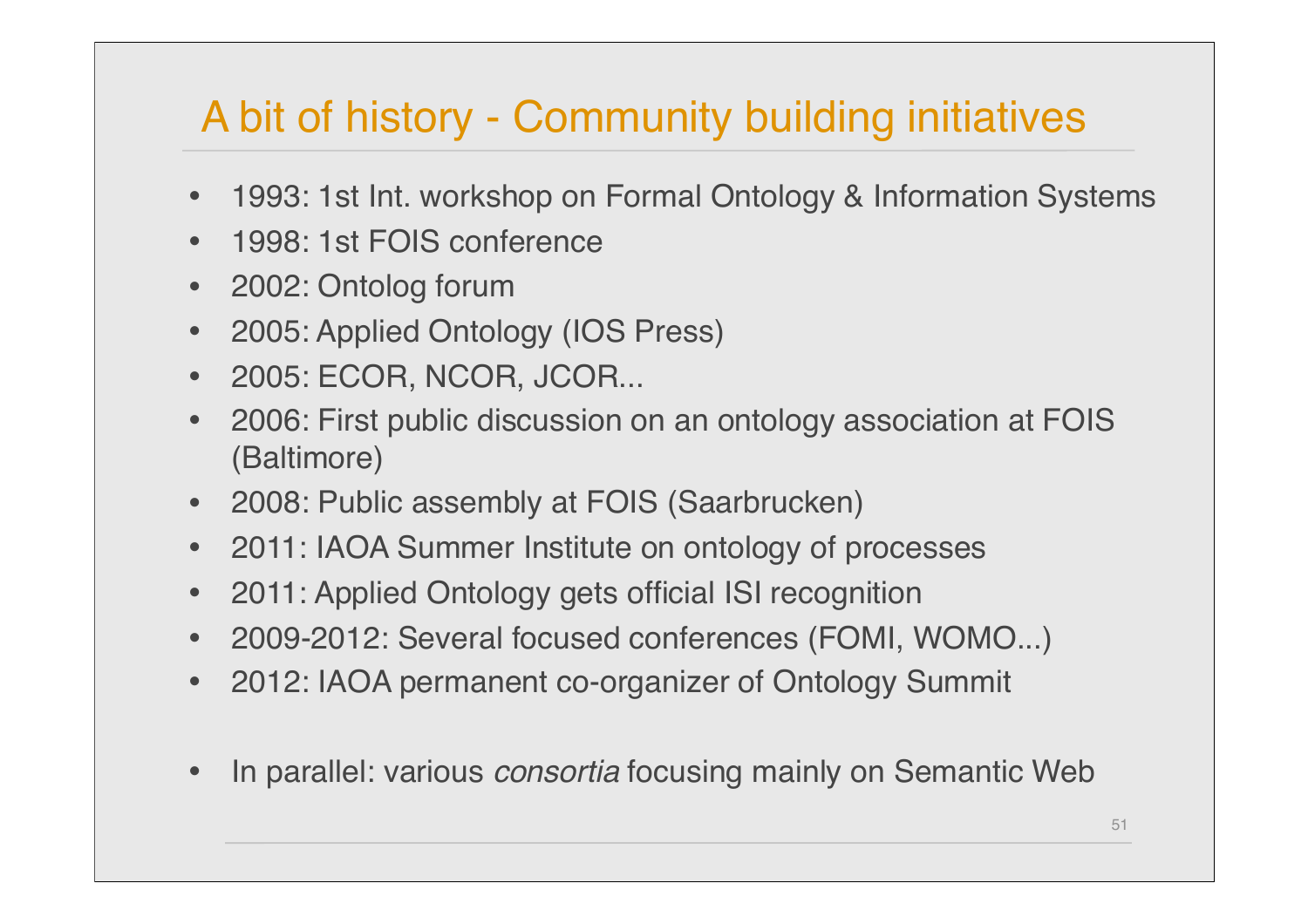## **Vote NOW for IAOA EC renewal!**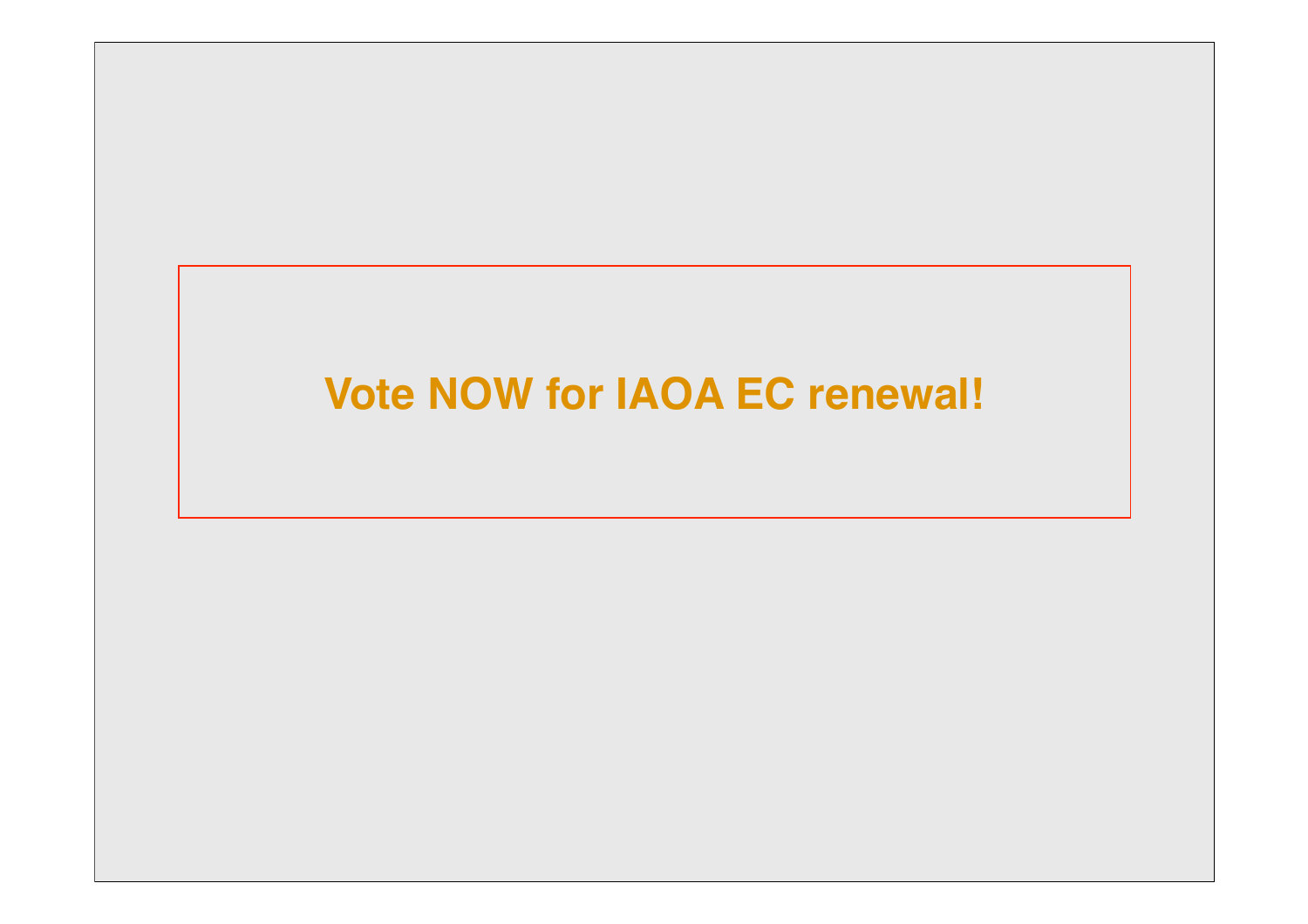#### The challenges of *interdisciplinarity, language and cultural diversity, openess, and interoperability*

Working at (and in…) the *interfaces* among different

- **Disciplines Cultures**
- Languages
- Socio-technical systems

#### …is **HARD**!

- Anyway, these are the main challenges of modern, global, networked society
- Ontologies are certainly intended to address such challenges, and ultimately can contribute to *mutual understanding***,** *social awareness* and *collaborative participation* to the huge sociotechnical system which is modern society